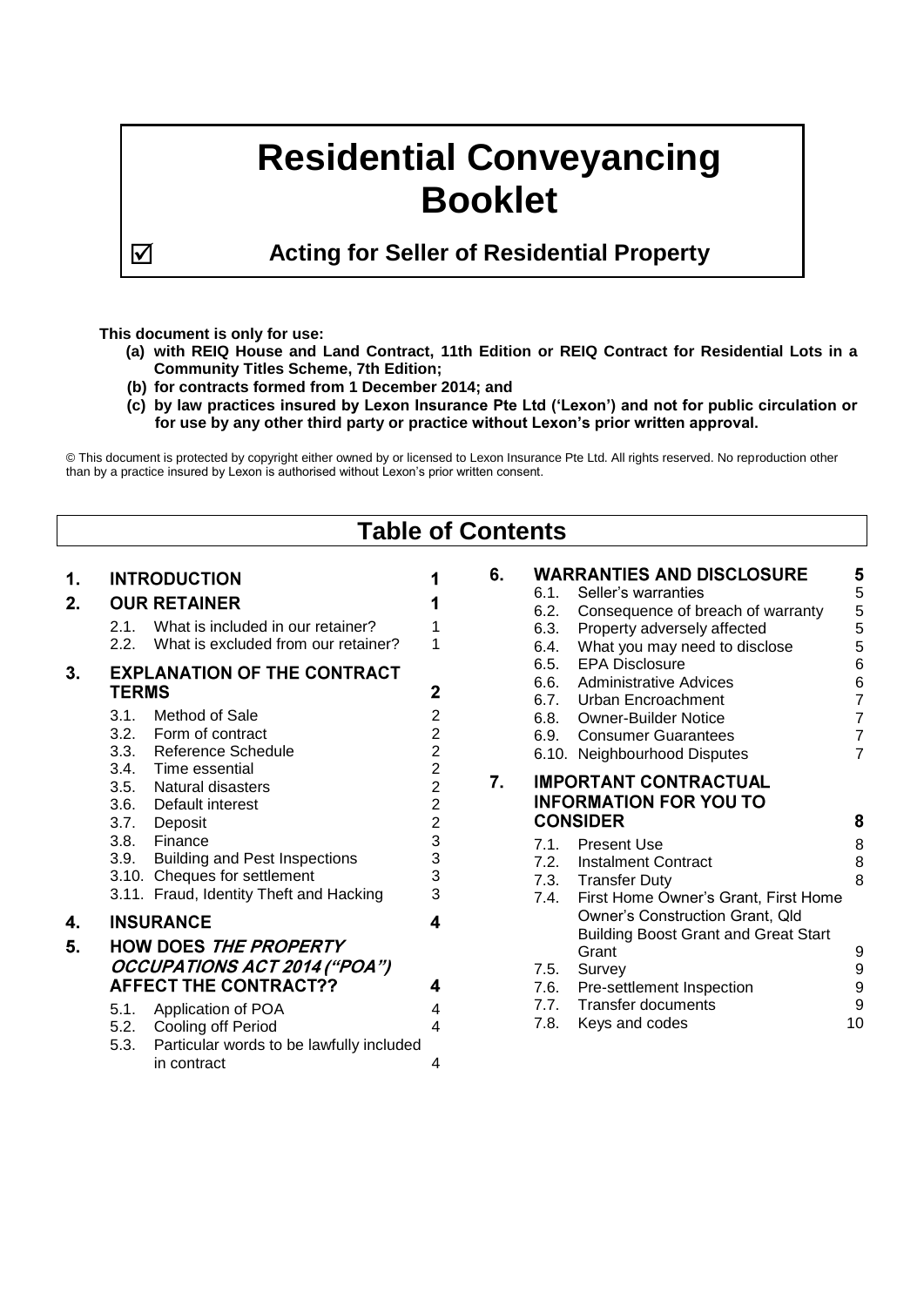|     | 7.9.                                                               | Chattels<br>7.10. Information regarding the property<br>7.11. Utility Services<br>7.12. Agent's commission<br>7.13. Land tax<br>7.14. Rates and Water Notices<br>7.15. Land Valuation Act 2010<br>7.16. Smoke Alarms<br>7.17. Electrical Safety Switch<br>7.18. Early possession | 10<br>10<br>10<br>10<br>10<br>10<br>10<br>11<br>11<br>11 |  |  |  |  |
|-----|--------------------------------------------------------------------|----------------------------------------------------------------------------------------------------------------------------------------------------------------------------------------------------------------------------------------------------------------------------------|----------------------------------------------------------|--|--|--|--|
| 8.  | <b>ELECTRONIC CONVEYANCING (OR E-</b><br><b>CONVEYANCING</b><br>12 |                                                                                                                                                                                                                                                                                  |                                                          |  |  |  |  |
|     |                                                                    |                                                                                                                                                                                                                                                                                  |                                                          |  |  |  |  |
|     | 8.1.<br>8.2.<br>8.3.                                               | What is e-conveyancing?<br>When can e-conveyancing be used?<br>Client Authorisation and verification of                                                                                                                                                                          | 12<br>12                                                 |  |  |  |  |
|     |                                                                    | identity                                                                                                                                                                                                                                                                         | 12                                                       |  |  |  |  |
|     | 8.4                                                                | Risks of using e-conveyancing                                                                                                                                                                                                                                                    | 12                                                       |  |  |  |  |
| 9.  |                                                                    | PERSONAL PROPERTY SECURITIES                                                                                                                                                                                                                                                     | 13                                                       |  |  |  |  |
|     | 9.1.<br>9.2.<br>9.3.                                               | What are Personal Property Securities<br>and how do they affect this transaction?13<br>What is affected by the PPSA?<br>When do I need a specific release?                                                                                                                       | 13<br>13                                                 |  |  |  |  |
| 10. |                                                                    | <b>POOL SAFETY</b>                                                                                                                                                                                                                                                               | 14                                                       |  |  |  |  |
|     |                                                                    | 10.1 Pool Safety Laws                                                                                                                                                                                                                                                            | 14                                                       |  |  |  |  |
|     |                                                                    | 10.2. What is a "swimming pool"                                                                                                                                                                                                                                                  | 14                                                       |  |  |  |  |
|     |                                                                    | 10.3. Non-shared pool - obligation to obtain                                                                                                                                                                                                                                     |                                                          |  |  |  |  |
|     |                                                                    |                                                                                                                                                                                                                                                                                  |                                                          |  |  |  |  |
|     |                                                                    | Pool Safety Certificate                                                                                                                                                                                                                                                          | 14                                                       |  |  |  |  |
|     |                                                                    | 10.4. Shared Pool                                                                                                                                                                                                                                                                | 14                                                       |  |  |  |  |
|     |                                                                    | 10.5. Prohibition on letting                                                                                                                                                                                                                                                     | 15                                                       |  |  |  |  |
|     |                                                                    | 10.6. Penalties                                                                                                                                                                                                                                                                  | 15                                                       |  |  |  |  |
|     |                                                                    | 10.7. Pool Safety Register                                                                                                                                                                                                                                                       | 15                                                       |  |  |  |  |
| 11. |                                                                    | <b>IF SELLING A UNIT</b>                                                                                                                                                                                                                                                         | 15                                                       |  |  |  |  |
|     |                                                                    | 11.1. Body Corporate disclosures                                                                                                                                                                                                                                                 | 15                                                       |  |  |  |  |
|     | 11.2.                                                              | Implied warranties given about the body<br>corporate                                                                                                                                                                                                                             | 15                                                       |  |  |  |  |
|     | 11.4.                                                              | 11.3. BCCM Disclosure Obligations<br><b>Community Management Statement</b>                                                                                                                                                                                                       | 15                                                       |  |  |  |  |
|     |                                                                    | (CMS)                                                                                                                                                                                                                                                                            | 16                                                       |  |  |  |  |
|     | 11.5.                                                              | Body corporate levy notices<br>11.6. Body corporate searches                                                                                                                                                                                                                     | 17<br>17                                                 |  |  |  |  |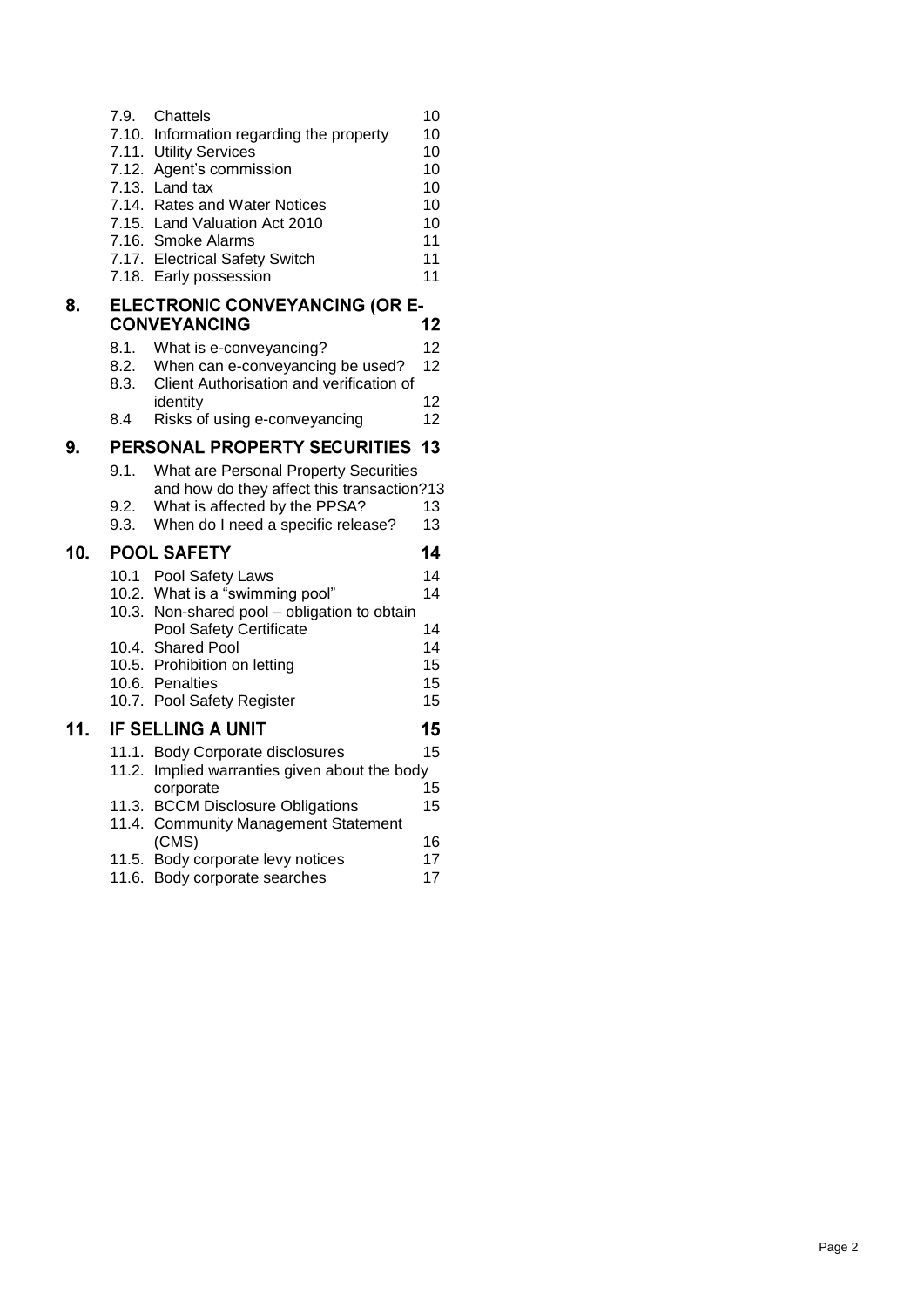# 1. INTRODUCTION

This Residential Conveyancing Booklet ("the Booklet") is to be read in conjunction with our letter ("the First Letter") and the enclosures to the First Letter.

If you have any questions about the information, please call us.

We may give you advice during your transaction on rights that you could have, such as rights to terminate the contract or to claim compensation from the buyer. This advice may be general (eg advice contained in the Booklet) or specific (eg contained in the Contract and Property Report). Alternatively, you may form a view that you no longer wish to sell the property and need advice about any possible termination options that might exist.

Any such rights have strict time limits, may be subject to the Court considering you to have lost them by actions or steps you take in the conveyance particularly those you take after you become aware of those rights. It is critical that if we have advised you about any rights and you consider that you may want to rely on them that you contact us as soon as possible to discuss. Otherwise any rights or options may be lost.

#### **OUR RETAINER**  $2.$

# **2.1. What is included in our retainer?**

Our retainer includes all things the Queensland Conveyancing Protocol (endorsed by the Queensland Law Society) recommends as being usual and necessary for a sale in Queensland.

If you instruct us to exclude any of the steps that are generally considered usual and necessary we are required by law to provide you with a detailed explanation of the risks associated with these exclusions. Advice of this nature is not part of the usual conveyancing process and will be an extra cost to you.

# **2.2. What is excluded from our retainer?**

Our retainer does not extend beyond what is usual and necessary in the conveyancing process. We consider the following to be excluded:-

# a) **Financial and tax advice**

We do not give advice on the commercial viability, tax and other financial implications of the sale. If you require advice on the commercial viability or the tax implications of the sale (including Capital Gains Tax and Goods and Services Tax and land tax) you should seek the advice of a specialist financial advisor or tax professional, such as your accountant. This includes advice on whether

or not the standard contract provisions relating to GST are appropriate for your circumstances.

Advice from your tax accountant or financial advisor could be particularly relevant for circumstances which may include if you bought the property before the CGT or GST regimes were introduced or are selling an investment, with or as part of a business, you substantially renovated or developed the property, you are the executor of an estate or you did not use the property solely as your main residence.

You need to ensure that (where required) you or your accountant have registered the selling entity for GST and maintain that registration after settlement. Failure to do so could have significant GST, financial and other consequences.

# b) **Succession and matrimonial advice**

This transaction may affect your succession planning or any arrangements with your current or former spouse (whether a marriage, de facto relationship or registered relationship). We recommend that you obtain legal advice about wills and other succession planning and any family law agreements or other spousal arrangements.

# c) **Survey**

We do not conduct a survey of the property. Issues such as errors in the boundaries, area of the land or encroachments by structures onto or from the land are not likely to be identified unless a survey is conducted. While it is not usual for a seller to conduct a survey, a buyer may have rights of termination or compensation if any encroachments are identified and notified before settlement. If you are aware of any of these issues affecting the land please tell us so they can be disclosed in the contract.

#### d) **Eligibility for grants, schemes and concessions**

If you have previously obtained the first home owners grant, first home owners construction grant, building boost, great start grant or a first home, home or first home vacant land duty concession, your sale of the property may affect your continued eligibility for these schemes. We do not check whether you will have any obligation to refund a part or all of your entitlement to a concession or grant. See paragraphs [7.3](#page-9-0) and [7.4](#page-10-0) for further information.

#### e) **Building contracts and other related agreement**

We recommend that you obtain legal advice on any building contracts or other related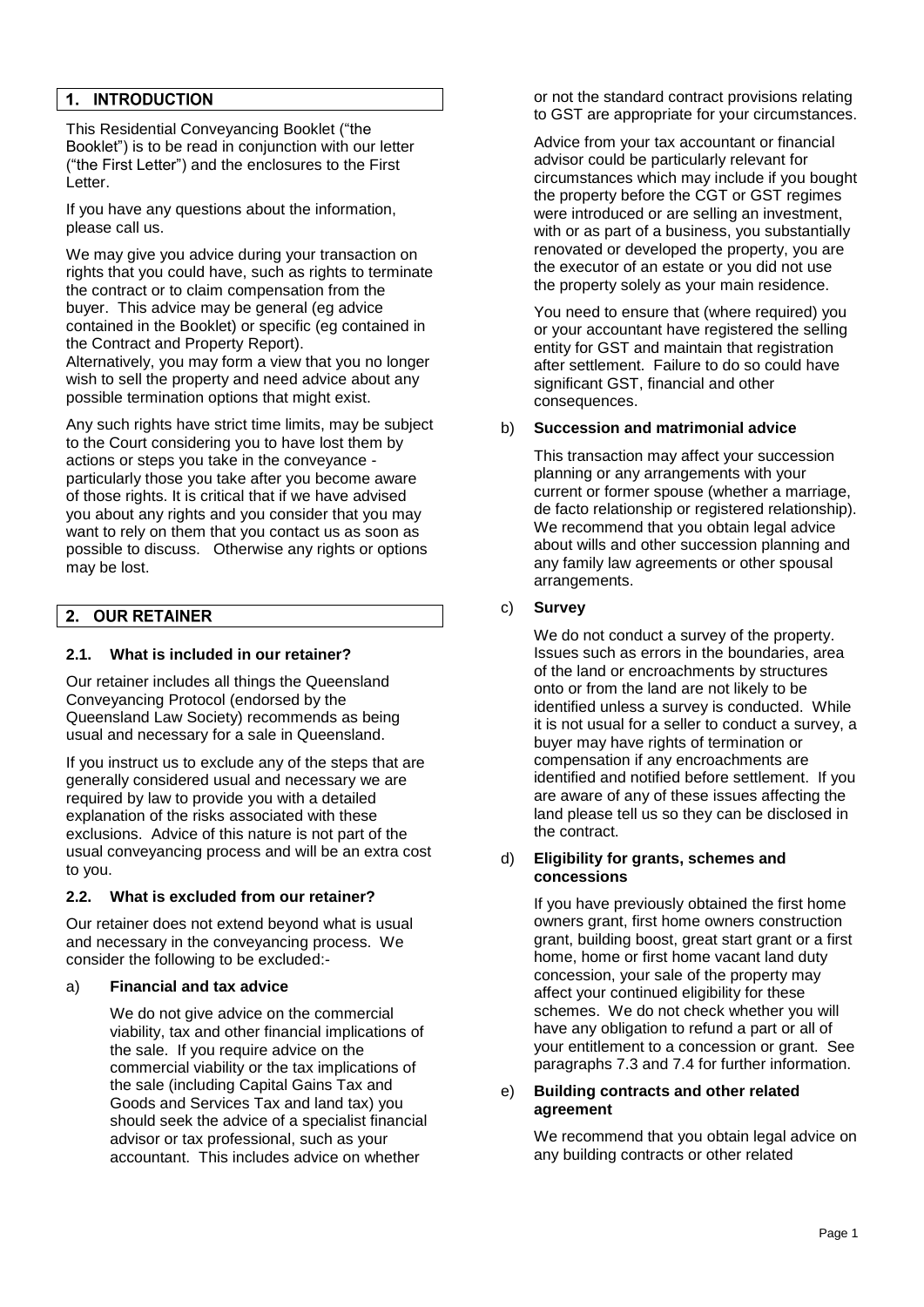agreements as this is beyond the scope of our retainer with you.

# f) **Document Retention**

We may not retain documents from your sale indefinitely. The timing of destruction will depend on authorities you may give us.

It is your responsibility to retain copies, and originals (where appropriate), of all correspondence and documentation for your sale. This may be required for taxation, duties or other evidentiary purposes at a later date. For example, if the property was held as an investment at any time, then your documentation may be required for Capital Gains Tax purposes.

# g) **National Rental Affordability Scheme (NRAS) lease or arrangement**

We will not be providing advice on any NRAS lease related to your sale as part of our retainer. NRAS arrangements are very complex in nature and require specialist legal advice. It is your responsibility to obtain NRAS advice and if you choose not to you may suffer loss.

# 3. EXPLANATION OF THE CONTRACT TERMS

# **3.1. Method of Sale**

In Queensland property is sold by the following methods:-

- a) private treaty, where you usually negotiate the contract price and terms with the buyer, often with the assistance of a real estate agent:
- b) auction, where terms are set by you and the price determined by competitive bid, subject to a reserve; or
- c) tender, this is another form of competitive bidding.

# **3.2. Form of contract**

There are two forms of contract recommended by the Queensland Law Society. They are:-

- a) Houses and Residential Land (11 **th** Edition); and
- b) Residential Lots in a Community Titles Scheme (7 **th** Edition).

You should read your contract in detail.

In this section we point out contract terms important to your sale. This advice is of a general nature and may differ if your contract has been altered by the inclusion of specific special conditions.

You should read our review of your contract in the Report for advice on your particular contract.

# **3.3. Reference Schedule**

The reference schedule contains the particulars relevant to your contract. You must check they are accurate and tell us as soon as possible if they are not.

# **3.4. Time essential**

Time is of the essence of the contract. This is a legal term that means you must perform your obligations strictly by the due date. For example, you must be able to settle by 4:00pm AEST on the settlement date or else the buyer may either terminate or seek to enforce the contract. In both cases, the buyer may claim compensation from you.

The contract provides that if anything is to be done on a day that is not a business day, it must be done on the next business day. Under the contract, business days are days other than any public holiday in the place named in the contract for settlement, any day in the period 27 December to 31 December (inclusive) and Saturdays and Sundays.

# **3.5. Natural disasters**

If a party is not able to meet their settlement obligations because of a natural disaster (for example the January 2011 South-East Queensland floods) then in certain limited circumstances time will no longer be of the essence. The party affected must make all reasonable efforts to minimise the effect of the natural disaster on its ability to perform its settlement obligations.

When the natural disaster no longer prevents performance of settlement obligations there are notices that must be served to make time once again of the essence. If this becomes relevant we will advise you.

The suspension of time will then end and both parties are obliged to settle on the date stated in the notice.

# **3.6. Default interest**

The contract provides that at settlement the buyer must pay interest on any late payment from the due date for payment until the payment is made. Interest accrues at the Default Interest Rate noted in the Reference Schedule of the contract, or if no rate is specified at the contract rate fixed by the Queensland Law Society.

# **3.7. Deposit**

Payment of the deposit is a sign of the buyer's intention to proceed with the contract. It is usually a substantial amount (but no more than 10%). If the deposit is only a nominal amount and the buyer is a corporate entity, you can instruct us to request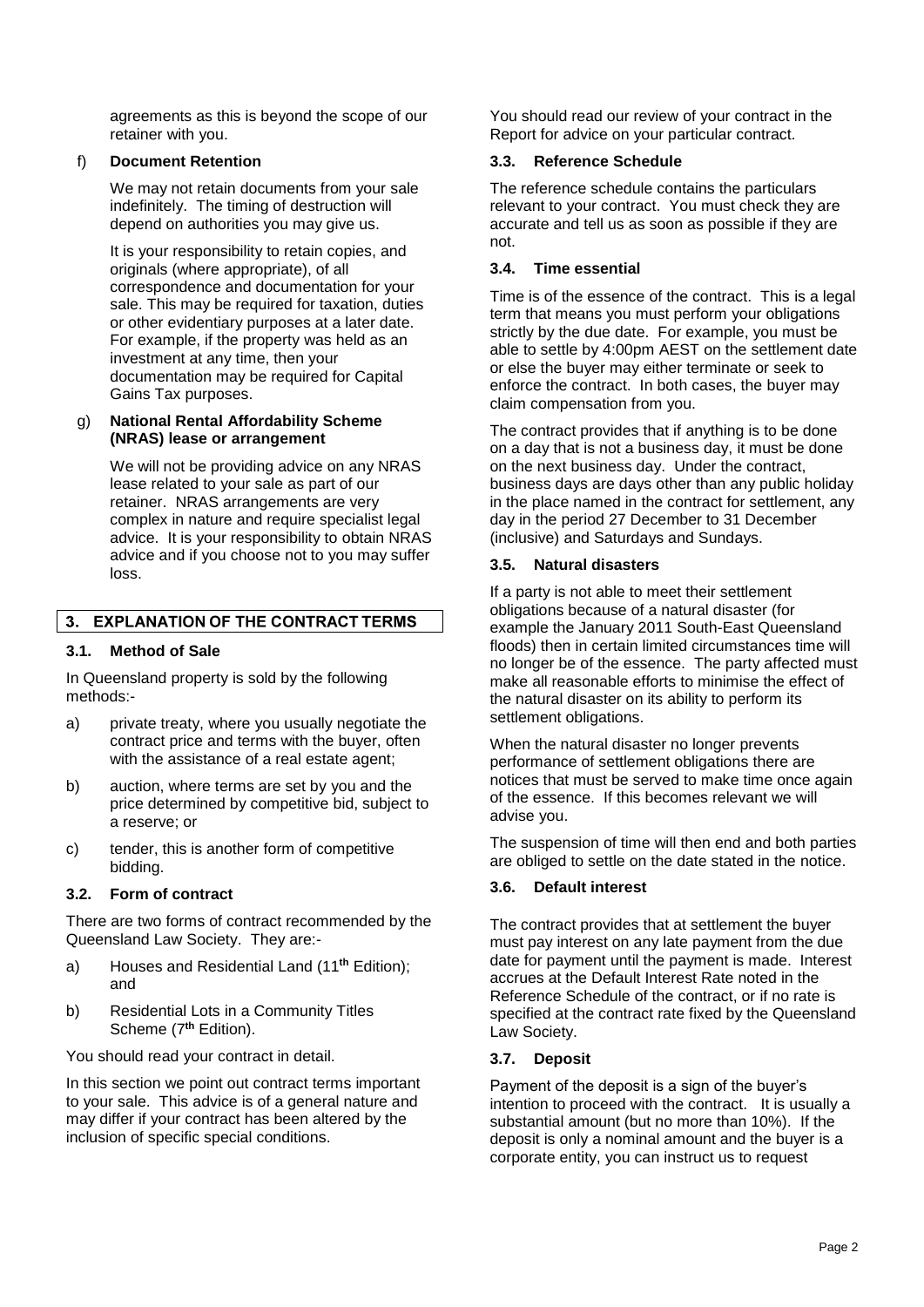director or other guarantees prior to the contract being signed.

The deposit is generally held in trust by an agent or lawyer until settlement and following settlement the deposit will be paid to you (usually less the agent's commission).

If the buyer terminates the contract for a valid reason, then the deposit is usually repaid to the buyer. If the buyer does not pay the deposit on time or the buyer otherwise breaches the contract, you may be able to terminate the contract or seek an order from the court requiring the buyer to settle. You may be able to keep the buyer's deposit and recover from the buyer any part of the deposit not paid. If you are obliged to pay GST you will have to pay GST on the kept deposit. You may also be liable to pay your agent's commission but may be entitled to claim this and other compensation from the buyer.

# **3.8. Finance**

If the contract is subject to finance, the buyer is required to take all reasonable steps to obtain finance approval and notify us as to whether finance is approved before 5:00pm on the finance date. If the buyer does not notify us that finance is approved then the contract remains on foot and either party can terminate the contract. The buyer also has a continuing right to give notice of receipt of satisfactory finance or alternatively to waive the benefit of the finance condition up until the time the contract is terminated by you.

# **3.9. Building and Pest Inspections**

If the contract is subject to building and pest reports, the contract requires the buyer to take all reasonable steps to obtain the reports – although the buyer may elect to only obtain one of the reports.

The buyer must use licensed inspectors for the reports and reports must be in writing, otherwise the buyer will not be able to terminate the contract on the grounds that they are not satisfied with the building or pest inspection. If the lot you are selling is a lot in a Community Titles Scheme, the reports must relate to the lot itself.

The buyer must notify us as to whether the reports are satisfactory before 5:00pm on the inspection date. If the buyer does not notify us that the building and pest reports are satisfactory then the contract remains on foot and either party may terminate.

If the buyer terminates the contract then you are entitled and we recommend that you request a copy of any reports from the buyer. The buyer must provide them without delay. If the buyer gives notice of an unsatisfactory report, contact us as soon as possible to discuss getting a copy of the report and whether the buyer would be 'acting reasonably' by terminating in the circumstances.

The information in the report may assist you to negotiate to keep the current buyer or it may assist you to rectify the deficiency in the property or adopt a different marketing strategy.

The buyer also has a continuing right to give notice of receipt of satisfactory reports or waive the benefit of the building and pest condition up until the time the contract is terminated by you.

# **3.10. Cheques for settlement**

The contract only requires the buyer to pay for bank cheques for the seller and the seller's financier. If you require additional bank cheques you must pay the cost of those at settlement, unless the buyer agrees in writing before settlement to draw trust cheques for those amounts. If you request additional cheques to be drawn as trust cheques and the buyer or buyer's bank draw them as bank cheques then the buyer will be responsible for the cost.

# **3.11. Fraud, Identity Theft and Hacking**

There has been a recent increase in the number of attempted frauds relating to real estate.

It is essential to the conveyancing process that you provide us with a range of private information. Much of that information can be obtained by fraudsters and identity thieves from publicly available records or by hacking, phishing or trolling through unsecure email transmissions.

Parties to a conveyance are targeted as the conveyancing process often requires the transfer of large quantities of money.

We will take efforts, such as obtaining personal identification from you, to assist to minimise the risk that fraud is committed.

We recommend that you should also take efforts to minimise the risk that your personal information is fraudulently obtained by being cautious about all communication. Steps could include:

- a) verify that all requests for transfers of money have been legitimately requested by our law practice or your bank – despite how legitimate the request may appear;
- b) do not transfer any money to any account other than our trust account (at our request – details of which are in the To-Do List) or to your existing bank or mortgage accounts (at your bank's request) – without first verifying with us that the transfer is necessary for your transaction;
- c) if you are contacted by someone you don't immediately personally recognise representing themselves to be from our law practice, your bank or somehow linked to the transaction, ask the representative some historical questions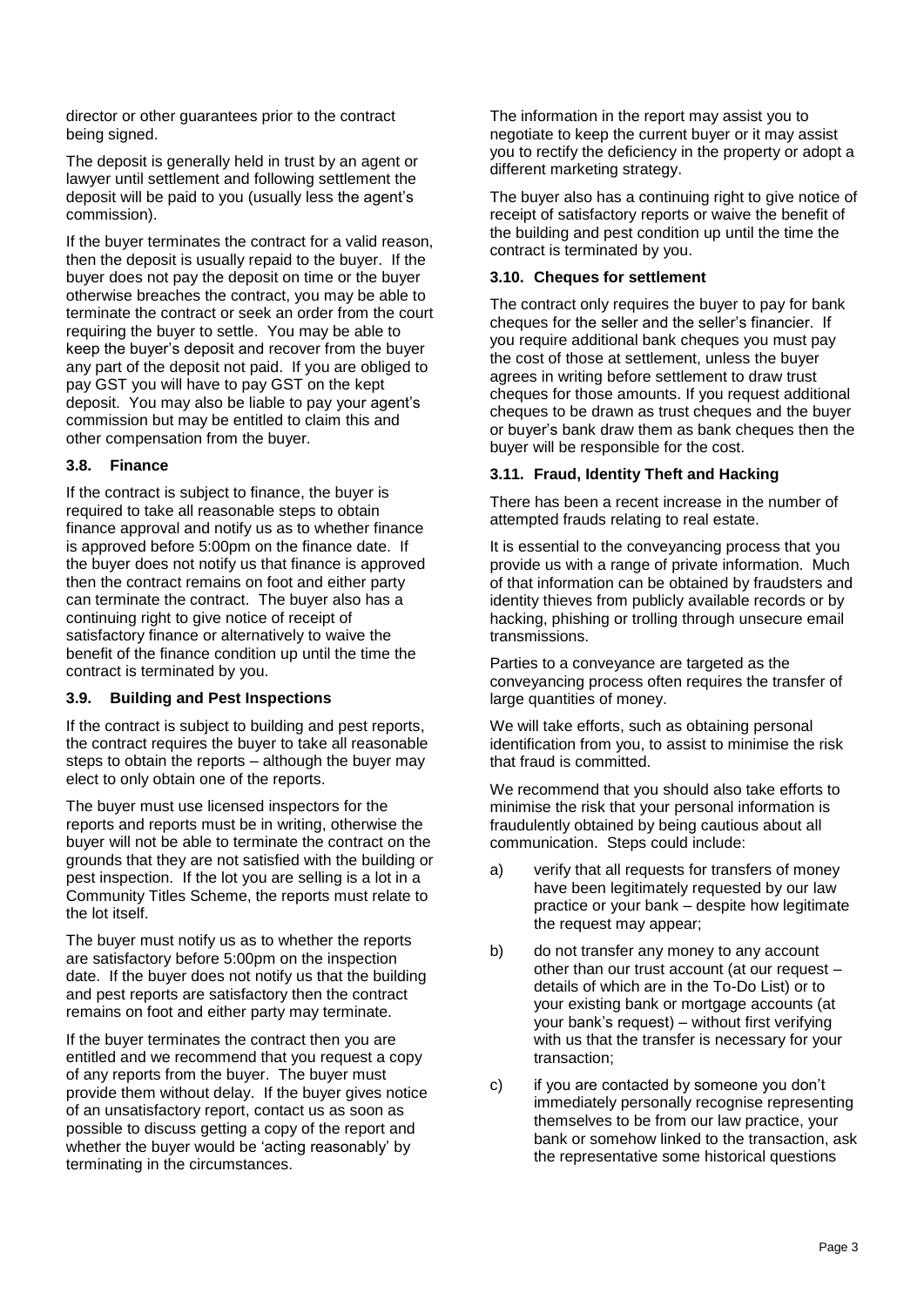about the transaction that you can be certain will verify that they are who they say they are;

- d) try to avoid at all costs sending personal and sensitive information such as bank account numbers via email; and
- e) where instructions are requested or advice is provided via email, independently confirm them by another form of communication.

# 4. INSURANCE

The property is at the buyer's risk from 5:00pm on the first business day after the contract date. Despite this, we strongly recommend that you maintain your insurance policy until we have confirmed that settlement has been effected. There are many circumstances in which the risk will pass back to you without notice (even after the contract is unconditional) and failure to maintain adequate insurance could result in significant loss to you.

You have a continuing obligation until settlement to take reasonable care of the property and if the property becomes "unfit for occupation" as a dwelling before settlement, then the buyer may have a right to withdraw from the contract.

However, if the property is damaged in any way between the Contract Date and settlement (for example, due to fire or vandalism) then you will likely be able to require the buyer to settle in accordance with the contract irrespective of the damage (unless the buyer has another right of termination it can exercise, such as a residence being so destroyed or damaged as to be unfit for occupation).

# 5. HOW DOES THE PROPERTY OCCUPATIONS ACT 2014 ("POA") AFFECT THE CONTRACT?

# **5.1. Application of POA**

POA contains provisions relating to the sale of residential property. Those provisions apply to contracts for the sale of property that is used or is intended to be used, for residential purposes but will not apply to a contract:

- a) for the sale of property where the property is used primarily for the purposes of industry, commerce or primary production;
- b) formed on a sale by auction (directly on the fall of the hammer, by outcry or directly at the end of another similar type of competition for purchase);
- c) entered into no later than 5.00pm on the second clear business day after the property was passed in at auction with a registered bidder for the auction;
- d) formed because of the exercise of an option granted under an earlier agreement if the parties to the contract are the same as the parties to the earlier agreement;
- e) where the buyer is a publicly listed corporation or a subsidiary of a publicly listed corporation or where the buyer is the State or a statutory body or where the buyer is purchasing at least three lots at the same time (even if under separate contracts).

#### **5.2. Cooling off Period**

If POA applies, the buyer may be entitled to a five business day cooling off period.

The cooling off period starts on the day the buyer receives from you or your agent a copy of the contract signed by both parties, or, if that day is not a business day, then on the next business day. If you signed the contract before the buyer did, the cooling off period starts on the day that the buyer signed the contract and communicated the buyer's acceptance of your offer.

The cooling off period ends at 5:00pm on the 5th business day.

The buyer is entitled to terminate the contract during the cooling off period. If the buyer exercises that right, you may retain a penalty of 0.25% of the purchase price from the deposit paid under the contract. The balance of the deposit (if any) must be refunded to the buyer within 14 days after the termination.

The buyer may shorten the cooling off period or waive the benefit of it entirely by giving written notice to you of the shortening of the waiver. It is up to you whether you wish to insist on this from the buyer or not. If you require the buyer to shorten or waive the benefit of the cooling off period please call us to discuss this.

# **5.3. Particular words to be included in contract**

If POA applies, you are required to ensure that when you first give the buyer the proposed contract for signing, the contract contains a conspicuously written note (immediately above and on the same page where the buyer signs to indicate the buyer's intention to be bound by the contract) which draws the buyer's attention to the cooling off period and termination penalty that applies if the buyer terminates the contract during the cooling off period. It must also include a recommendation that the buyer obtain an independent property valuation and independent legal advice before signing the contract.

If the required statement is not included in the contract, you or your agent may have committed an offence under POA and be liable to a fine of up to \$22,000. Please note that any non-compliance will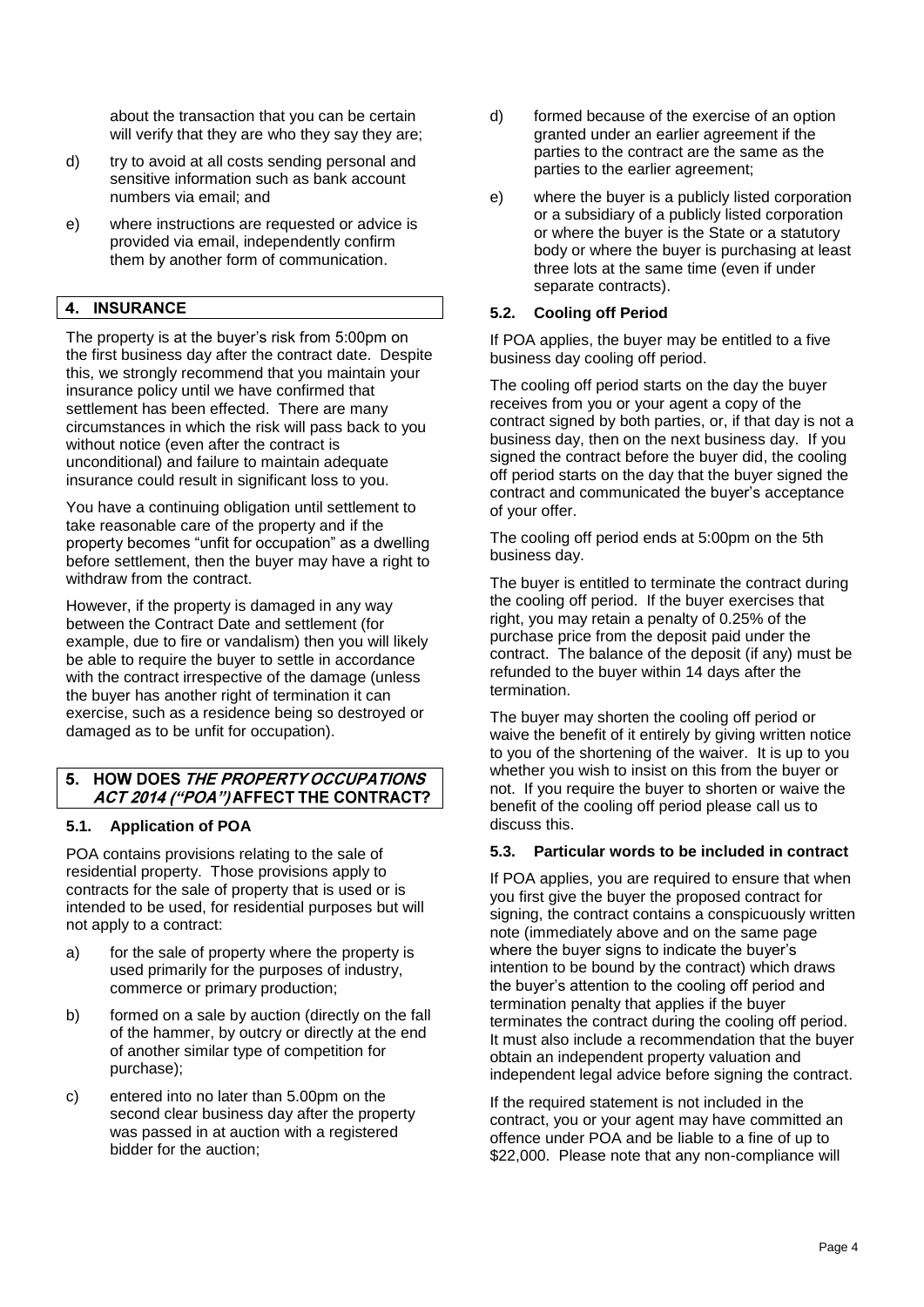not affect the validity of the contract or give the buyer a right of termination. The standard REIQ contracts for residential property include the required notice.

#### **WARRANTIES AND DISCLOSURE** 6.

#### **6.1. Seller's warranties**

Under the contract the seller gives warranties about various things which could affect the property, in particular:

- a) that you are the registered owner of the property;
- b) you are capable of completing the sale;
- c) there are no unsatisfied judgments, orders or writs affecting the property (and if a unit, the common property) and no current threats or claims that might lead to a judgment order or writ affecting the property (and if a unit, the common property);
- d) there are no unregistered encumbrances, leases or other dealings;
- e) in relation to the *Environmental Protection Act* 1994 ("EPA"):
	- i) there is no outstanding obligation to give notice under the EPA of a notifiable activity on the land (including the scheme land if in a body corporate);
	- ii) you are not aware of facts or circumstances that may lead to the land being classified as contaminated under the EPA (including the scheme land if in a body corporate).

# **6.2. Consequence of breach of warranty**

If you breach any of these warranties the buyer generally may:-

- a) terminate the contract no later than 2 days before settlement; or
- b) claim compensation, before settlement, and proceed to settlement.

# **6.3. Property adversely affected**

If the property (including any part of the Scheme Land if the property is in a body corporate) is affected at the contract date by any of the following:-

- a) the present use is not lawful;
- b) the land is affected by a proposal of a competent authority e.g. Transport Infrastructure;
- c) access or any services to the land passes unlawfully through other land;
- d) an authority has issued a current notice to treat, or notice of intention to resume;
- e) the property is affected by the *Queensland Heritage Act 1992* or is included in the World Heritage List;
- f) the property is declared acquisition land under the *Queensland Reconstruction Authority Act 2011*;

and these facts are not disclosed in the contract, then the buyer is entitled to terminate the contract up until 2 business days before settlement. If the buyer does not terminate in accordance with the contract, the buyer will be treated as having accepted the property subject to these issues.

#### **6.4. What you may need to disclose**

To enable us to make the appropriate disclosure or to advise you on the consequences of disclosure having not been made, please call us if you are aware of any of the following, or other particular or unusual features affecting the property, such as:

- a) unregistered encumbrances and other government rights or interests that may affect the property, for example, water, sewerage or combine drains through the property;
- b) urban encroachment if in the Milton Rail Precinct or other declared area – an affected area notice (see comments in clause [6.7\)](#page-8-0)
- c) access rights for geothermal exploration or production under the *Greenhouse Gas Storage Act 2009*, *Geothermal Energy Act 2010*, or the *Petroleum and Gas (Production and Safety) Act 2004*;
- d) notices to do work issued by the local government or any court or tribunal;
- e) building covenants;
- f) easements;
- g) equitable mortgages;
- h) leases;
- i) known minor encroachments by fences or trees;
- j) any heritage listings;
- k) declarations of beach area;
- l) road widening or any notice of a proposed road widening;
- m) proposed resumptions;
- n) any unsatisfied judgments, orders or writs affecting the property, the common property or body corporate assets;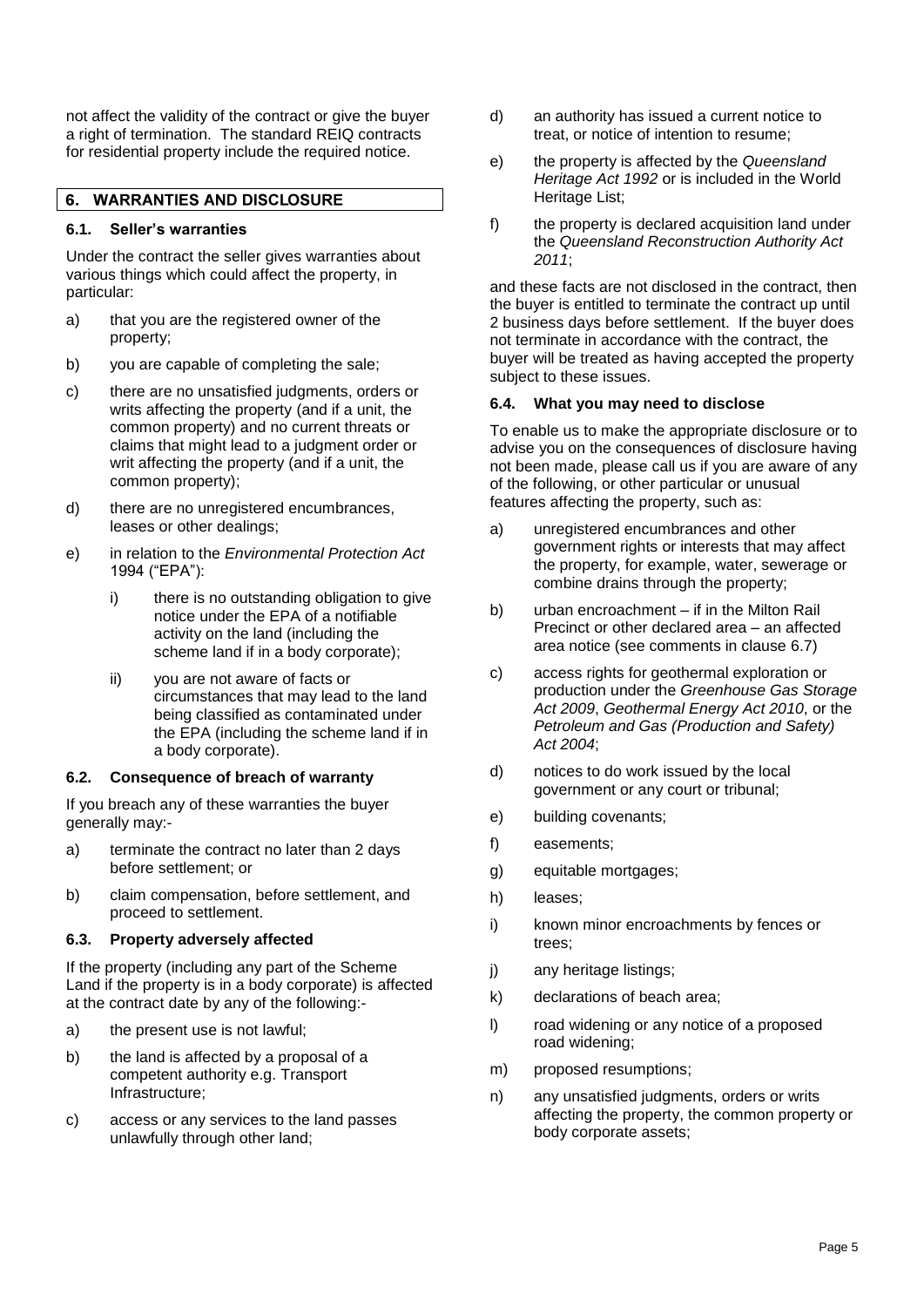- o) any threatened claims notices or proceedings that may lead to a judgment order or writ (e.g. orders or applications to QCAT in relation to trees on the property); or
- p) ongoing conditions of development approvals, for example, the existence of a bushfire management plan affecting the property.

If you fail to make proper disclosure in the contract the buyer may have rights to terminate the contract and claim compensation. For example, if you fail to disclose in the contract that a sewerage or drain line passes over or under your property this will be a defect in title which, if material to the buyer, may allow the buyer to terminate the contract or claim compensation.

# **6.5. EPA Disclosure**

The *Environmental Protection Act 1994* ("**EPA**") requires that you make a specific disclosure before entering into an agreement with the buyer if any of the following are applicable to the land (including the common property if in a community titles scheme):

- a) the land is listed on the Contaminated Land Register or Environmental Management Register;
- b) the land is the subject of a notice or evaluation under the EPA generally about possible contamination or notifiable activities on the land such as underground fuel storage); or
- c) a magistrate has issued an order under the EPA for an authorised person to enter the land to conduct an investigation or to carry out work.

If any of these situations arise and they are not disclosed in a notification by you under the EPA before the buyer enters into the contract then the buyer may terminate the contract by notice given before the earlier of settlement or possession. If you do not comply with these disclosure obligations, you may still give disclosure after the contract has been entered into, but in that case the buyer will be given a period of 21 days after your disclosure to terminate the contract.

If the buyer terminates the contract because of your failure to make relevant disclosure, all money paid by the buyer under the contract must be refunded.

Please contact us as soon as possible if you think any of these issues may apply to the land or if you think that it may be contaminated (including the common property if in a community titles scheme). If the contract has not been signed it is important that these issues be disclosed in a notice to the buyer before entering into the contract.

# **6.6. Administrative Advices**

Administrative advices may also reveal other interests impacting on the land that require disclosure by you such as heritage listing or agreements, coastal protection notices, nature conservation orders, vegetation clearing offences or Milton Brewery notices (for a unit).

In addition, if an administrative advice is lodged on the title where land is declared acquisition land under the *Queensland Reconstruction Authority Act 2011* (Qld) then the following applies:

- a) you are not able to sell the land other than to the relevant authority; and
- b) if you do want to sell the land the relevant authority must acquire it.

If as at the Contract Date the land is declared to be acquisition land and disclosure has not been made in the contract then the buyer may be entitled to terminate the contract by giving notice no later than 2 Business Days before the Settlement Date.

If there is an administrative advice of this nature on your land, you should not sign a contract to sell the land to any person other than the relevant authority. However, if you have already signed a contract:

- a) the contract is not invalid and the buyer is treated as having received notice that the land is declared acquisition land;
- b) your rights as seller and any rights that the buyer may have will depend upon the terms of the contract, including possible rights of termination for the buyer.

If a coastal protection or tidal works notice is given under the *Coastal Protection and Management Act* 1995 (Qld), then this should appear as an administrative advice on the title. If you sell land which is subject to an undischarged coastal protection or tidal works notice then the contract may be of no effect unless you give the buyer written advice of the undischarged notice not less than 14 days before settlement, or if settlement is less than 14 days after the date of the contract, at or before entering into the contract.

There may also be unregistered interests affecting the title under statute such as access agreements under the *Greenhouse Gas Storage Act 2009*; *Geothermal Energy Act 2010*; *Petroleum and Gas (Production and Safety) Act 2004*. Please tell us as soon as possible if you think any of these issues may affect the property.

The buyer rights in relation to any administrative advice depend on the content of the notification which gives rise to the administrative advice and the extent of disclosure in the contract or otherwise, including possible rights of termination.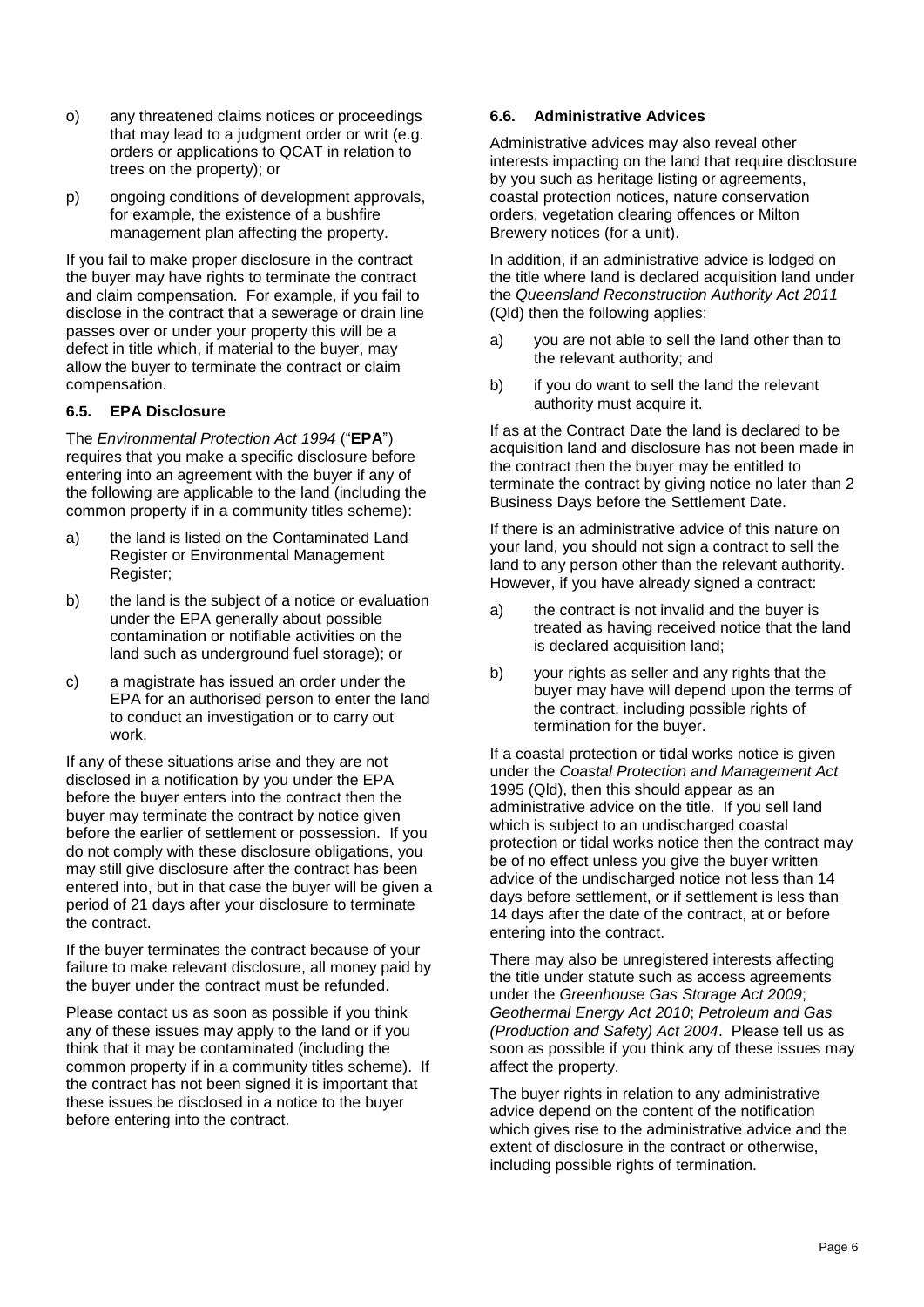# <span id="page-8-0"></span>**6.7. Urban Encroachment**

Chapter 8A of the *Sustainable Planning Act* ("**SPA**") contains provisions about Urban Encroachment.

These provisions provide for the registration of specific administrative advices on title in geographical areas that are known to be affected by the emission of aerosols, fumes, light, noise, odour, particles or smoke.

SPA requires:

- a) registration of existing uses;
- b) mapping of affected areas;
- c) the lodgement of an affected area notation as an administrative advice on the title; and
- d) restrictions on the owner or occupier of affected premises, which are the subject of an application for intensification of use from taking proceedings against any person carrying out an existing use who has acted in compliance with the conditions of its approval and any environmental laws.

There is no statutory or contractual right to terminate a contract if it is discovered that the property being sold is in an affected area, except in the Milton Rail Precinct as set out below.

If you are selling a lot in a CTS in the Milton Rail Precinct which is subject to a current development application made before 27 April 2009 the buyer is entitled to terminate the contract unless the buyer has received an affected area notice before the buyer entered into the contract of sale. If you are unsure as to whether this applies to your lot, please contact us as soon as possible.

In addition, for premises which are in an affected area, you or your agent must before leasing the premises, give a notice to any tenant stating that the premises is in an affected area and noting the restriction on the tenant taking proceedings about the emission of aerosols, fumes, light, noise, odour, particles or smoke from registered premises in the affected area.

# **6.8. Owner-Builder Notice**

If:

- a) building work has been carried out on the property by a person who is not licensed to carry out that building work; and
- b) the land is offered for sale within 6 years after the building work is completed,

then before a contract is signed you must give the buyer a notice (in duplicate) which contains details of the building work and states that the work has been carried out under an owner-builder permit by the

person named in the notice. The notice must also include the warning required by the *Queensland Building and Construction Commission Regulation 2003*. The buyer must sign 1 copy of the notice and return it to you on or before signing the contract.

If a required notice and warning are not given as set out above, then you will be taken to have given the buyer a contractual warranty that the building work was properly carried out. The effect of this is that if the work turns out not to have been properly carried out then the buyer may have a right to claim compensation from you.

Please let us know if you conducted any work as an owner-builder so that we can prepare the relevant notice.

#### **6.9. Consumer Guarantees**

In some circumstances where goods are being supplied as part of the sale of the property, the consumer guarantees contained in the Australian Consumer Law will apply. These guarantees cannot be contracted out of, however, where:

- a) the value of each of those goods (if sold separately) is under \$40,000; and
- b) the goods are not goods of a kind ordinarily acquired for personal, domestic or household use, for example industrial air-conditioning or other plant,

then it is possible to limit your liability under some guarantees to the repair or replacement of those goods, that is, you can limit claims for any other reasonably foreseeable loss or damage resulting from failure to comply with a consumer guarantee.

If you think this applies and you would like us to include a special condition to limit your liability in this way, please contact us to discuss.

# **6.10. Neighbourhood Disputes**

Please tell us if you are currently in dispute with neighbouring property owners about fences or trees as these disputes may need to be disclosed to the buyer. In particular, please tell us if you are aware of any:

- a) notices to fence from a neighbour;
- b) applications to the Queensland Civil and Administrative Tribunal (*"QCAT"*) in relation to fencing or trees; or
- c) QCAT orders in relation to fencing or trees affecting the property.

In relation to trees:

a) you must give copies of these documents relating to trees to the buyer before the buyer enters into the contract and specific disclosure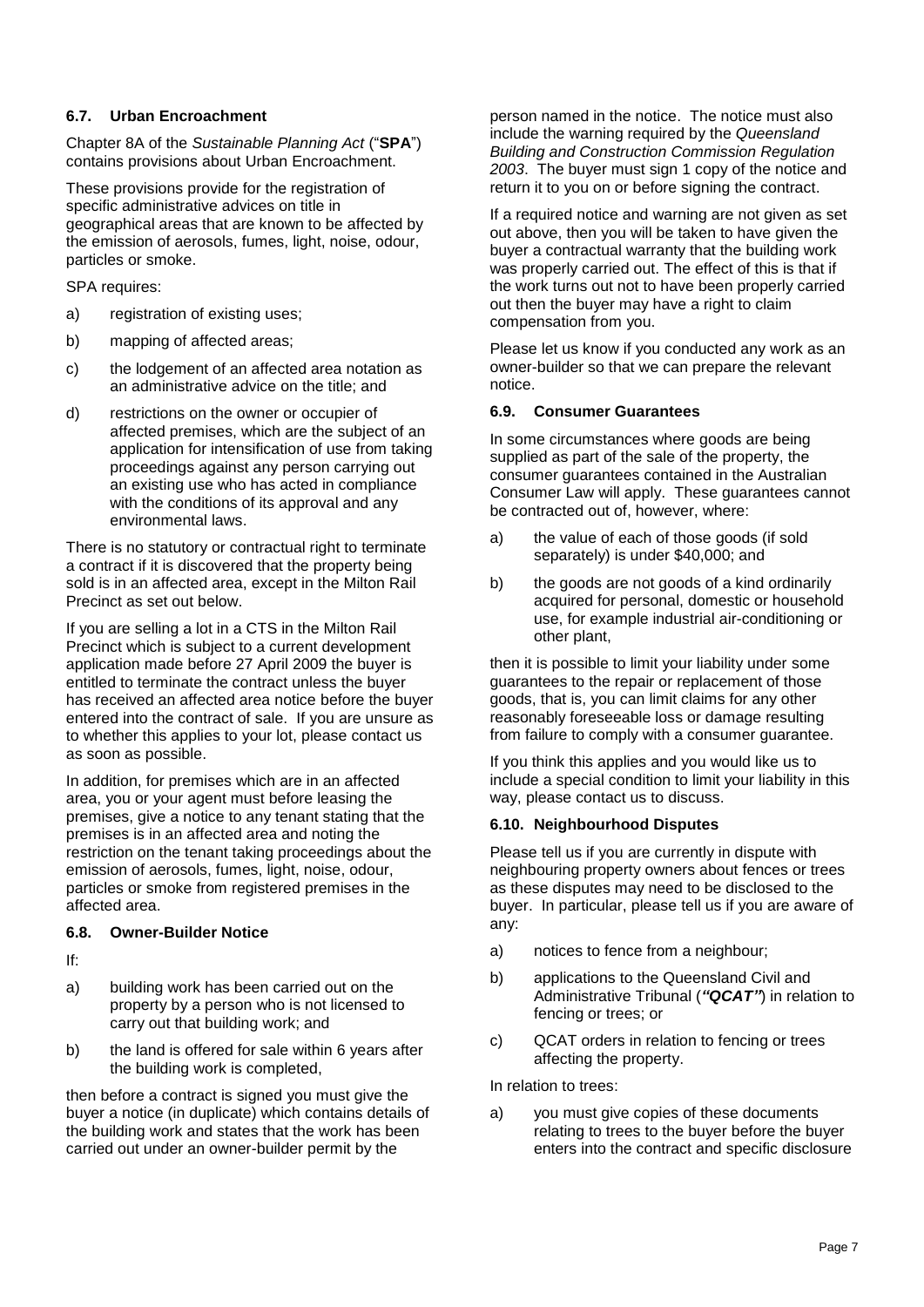may need to be made in the contract. If copies of documents relating to trees are not given then you may be liable to pay a significant financial penalty and the buyer may terminate the contract at any time before settlement or you may be liable to comply with the order following settlement.

- b) if the buyer terminates in these circumstances before settlement you may also be liable for the buyer's reasonable legal and other expenses incurred by the buyer in relation to the contract after the buyer signed the contract; and
- c) if the buyer completes the purchase and you have not completed all work in relation to a QCAT tree order which has not been given to the buyer before they entered into the contract, you will remain liable to carry out the work required under the order.

In relation to fences:

- a) vou have warranted in the contract that there are no unsatisfied fencing notices, orders or applications existing at settlement that were not disclosed in the contract to the buyer; and
- b) if an unsatisfied notice, order or application exists at settlement then the buyer may be entitled to terminate the contract or claim compensation from you.

You are also obliged under the contract to promptly give the buyer a copy of any notice, proceeding or order, received after the contract date that affects the property.

You must not, after the contract date, give any notice to another party or seek or consent to any order or agreement that affects the property without the buyer's prior written consent.

Please contact us as soon as possible with details of any disputes relating to dividing fences or trees so that we can ascertain if disclosure has, must or can still be made and advise you accordingly.

# 7. IMPORTANT CONTRACTUAL INFORMATION **FOR YOU TO CONSIDER**

# **7.1. Present Use**

If the present use is not lawful under the relevant town planning scheme as at the contract date and this has not been disclosed in the contract then the buyer may be able to terminate the contract up until 2 business days before the settlement date.

# **7.2. Instalment Contract**

We need to determine if your contract is an instalment contract. A contract can become an instalment contract for many reasons including:

- a) the deposit is more than 10%; or
- b) the deposit is stated to be non-refundable in all circumstances; or
- c) the buyer is given a rebate off the purchase price which makes the deposit 10% of the rebated purchase price; or
- d) the buyer is required to pay money to you (other than a 10% deposit) before receiving a transfer and the amount payable under the contract exceeds market value for what is provided in exchange. For example, a rent to buy contract may require the payment of instalments which exceed the market rent that would otherwise be payable.

The effect of the contract being an instalment contract is:

- a) if the buyer defaults in the payment of any instalment or part of the purchase price (other than a deposit) you cannot hold the buyer in default under the contract until 30 days after you serve a notice on the buyer giving them 30 days within which to make payment. If the buyer chooses to make payment within the 30 day period (including any default interest payable under the contract) then you cannot terminate the contract as a consequence of the buyer's initial non-payment. This means that where the default is in the payment of the balance purchase price, the buyer can effectively obtain another 30 days in which to settle;
- b) you are prohibited from re-selling or remortgaging the property before settlement; and
- c) you may be required to comply with the National Credit Code, including the requirements for pre-contractual disclosure, ongoing notices and certain pre-requisites to enforcement.

An instalment contract should be avoided or, at the very least, you should be aware the contract is or has become an instalment contract.

# <span id="page-9-0"></span>**7.3. Transfer Duty**

Transfer duty is a state tax which is payable on dutiable transactions in Queensland. Transfer duty is calculated on the dutiable value of the property which is generally the higher of the consideration payable under the contract and the unencumbered market value of the property.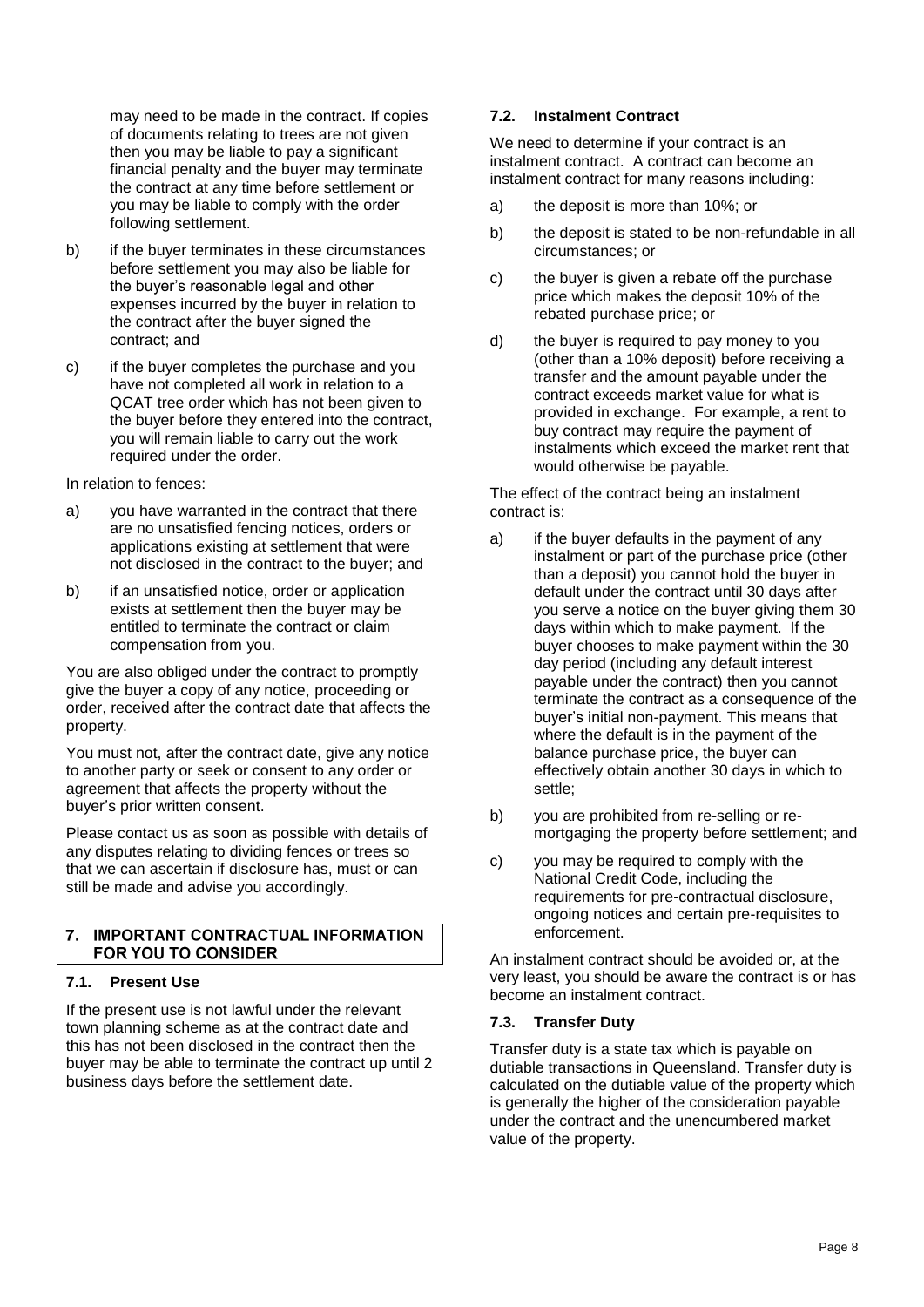It is a liability of both the seller and buyer. However the contract determines that it is the responsibility of the buyer to pay this liability. If the buyer does not pay the duty then the Office of State Revenue may seek recovery of the duty from you as seller. This is, however, unlikely as the buyer will need to pay duty before the property can be registered in the buyer's name.

You must tell us if you have a business or personal relationship with the buyer or if the consideration for the sale is less than market value. If so, this will have duty implications and the buyer will need to obtain a valuation of the property using 3 comparable sales in the last 3 months for duty assessment purposes. If applicable, it is important that we alert the buyer's lawyer to this fact as if the buyer does not fulfil its obligations regarding the payment of duty then the Office of State Revenue can seek to recover any shortfall directly from you including penalties and interest. Recovery of incorrect or unpaid duty from you may occur years after settlement and could compound into substantial amounts. You should call us to discuss if you think this may apply in the circumstances of this sale.

If you obtained a transfer duty concession when purchasing the property on the basis that you would not dispose of it for a period of at least 12 months from occupying it as your principal place of residence, then you should now review whether you have met your obligations. If you:

- a) purchased an existing home and did not occupy the home within 12 months of settlement;
- b) purchased vacant land to build on and you have not built and occupied the house within 2 years;
- c) had the seller or the seller's tenants in the residence and they did not vacate the property within 6 months of settlement or the tenants stayed longer than the original lease; or
- d) have already transferred, leased, rented, or otherwise granted exclusive possession of your property within 12 months of occupying the house as your principal place of residence; or
- e) never occupied the house as your principal place of residence at all;

then you must notify the Office of State Revenue within 28 days of the event happening as your liability for transfer duty must be reassessed. If you do not, significant additional penalty duty may be payable and interest charged from when you are liable to notify the Office of State Revenue. If applicable, this is your responsibility and is outside the scope of our retainer.

#### <span id="page-10-0"></span>**7.4. First Home Owner's Grant, First Home Owner's Construction Grant, Qld Building Boost Grant and Great Start Grant**

If you obtained either the First Home Owner's Grant, the First Home Owner's Construction Grant, the Queensland Building Boost Grant or the Great Start Grant and if now, due to the current sale, you no longer satisfy the eligibility requirements for those grants, you should notify the relevant State Government departments who administer those grants with details of the sale as you may be required to repay some or all of those grant monies. To investigate whether you are required to notify, you should check the forms signed and information received when you applied for the grants, and the Office of State Revenue website [\(http://www.osr.qld.gov.au\)](http://www.osr.qld.gov.au/).

We do not give any advice or reminders in relation to these grants or whether you may have to notify and repay money. You should check this for yourself.

# **7.5. Survey**

Under the contract the buyer is entitled to survey the land to establish if there are errors in the boundaries or area of the land, there exists any encroachment onto or from the land or there are mistakes or omissions in describing the property. If any of these issues arise then the buyer may be entitled to claim compensation or terminate the contract providing notice is given to you before settlement.

# **7.6. Pre-settlement Inspection**

Under the contract the buyer is entitled (after giving reasonable notice to you) to enter the property once for the purpose of conducting a pre-settlement inspection to check on the condition of the property. You need to co-operate with the buyer and if a request for inspection is received, we suggest you make arrangements directly with your agent and ensure your agent is present when the buyer inspects the property.

You should ensure that you do not modify the property in any way after the contract date, otherwise the buyer may be able to terminate the contract or claim compensation from you (if the modifications are significant and the issue is raised before settlement).

# **7.7. Transfer documents**

All parties comprising the seller need to sign the transfer documents. Any individuals must sign in the presence of a Justice of the Peace, Commissioner of Declarations or a Legal Practitioner and a company must have two directors, a director and a secretary or if a sole director company, the sole director can sign. You will need to arrange for all signatories to be in a position to sign the transfer documents expeditiously once they are received. If you would like to attend at our office for the purpose of executing transfer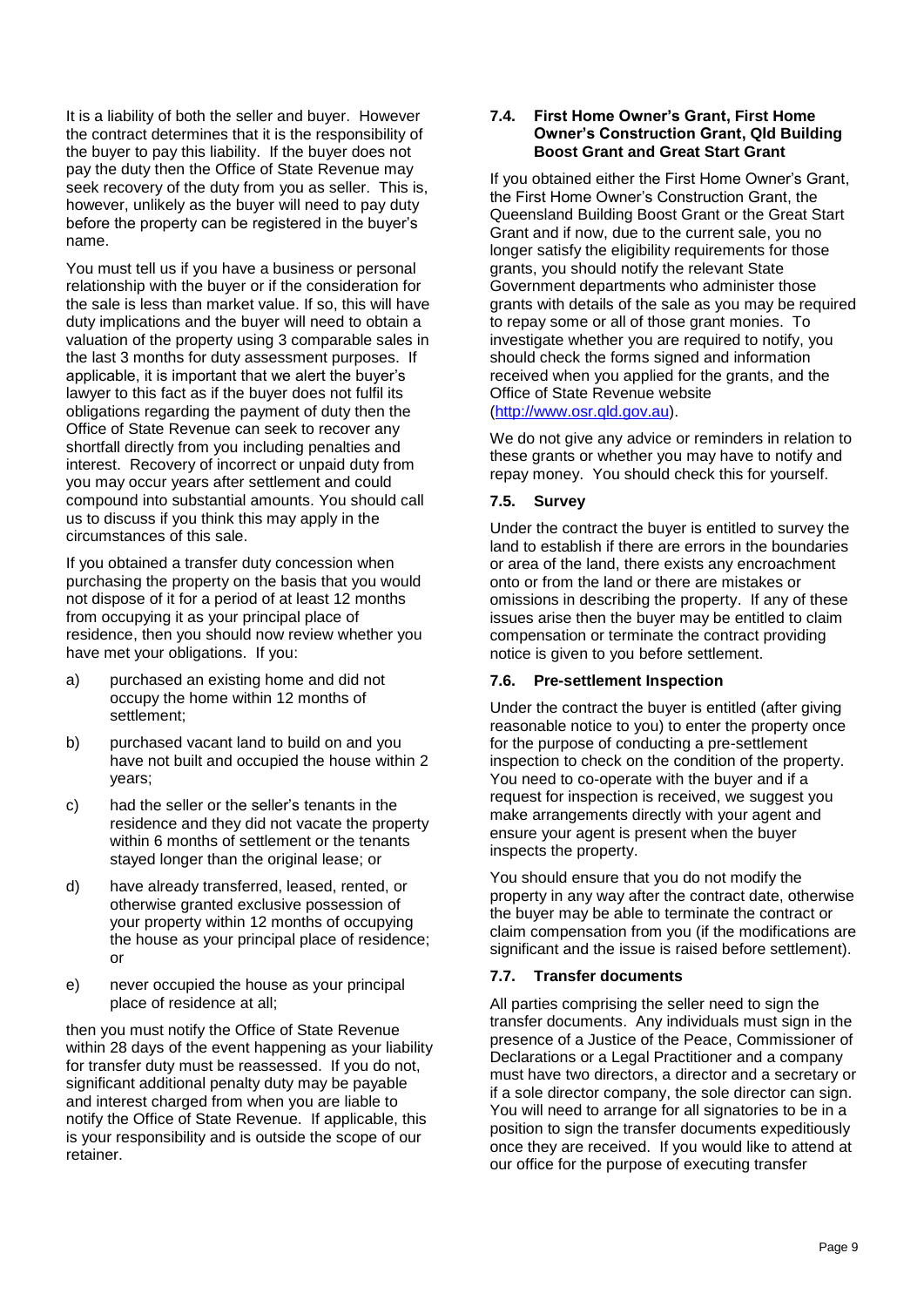documents please let us know and we will call you once the transfer documents are received.

# **7.8. Keys and codes**

At settlement, you must deliver to the buyer all keys, codes or devices in your possession or control for all locks or security systems on the property. You will need to make a written record for the buyer of all codes and combinations, if applicable, necessary to fasten or unfasten any lock including electronic devices in the property. If the buyer requests that we deliver the keys at settlement you will need to deliver them to our office before settlement. This request only needs to allow 2 clear business days. Failure to deliver the keys as requested may result in the buyer terminating the contract and seeking compensation from you. The usual situation is that the keys are left with the agent before settlement for collection by the buyer after the agent is notified that settlement has been effected.

# **7.9. Chattels**

Before settlement you must remove all chattels not included in the sale and any substantial rubbish on the property. You may also remove any fixtures that have been excluded from the sale.

If the property is currently tenanted and the tenancy is not noted on the contract, then this obligation requires that both your property and any tenant's property must be removed before the actual time of settlement on the settlement date.

# **7.10. Information regarding the property**

If requested before settlement, you must give the buyer:

- a) copies of all documents about any unregistered interest in the property;
- b) full details of all continuing tenancies to allow you to properly manage the property after settlement;
- c) sufficient details (including the date of birth of each seller who is an individual) to enable the buyer to undertake a search of the Personal Property and Securities Register;
- d) further copies or details if any information previously given ceases to be complete and accurate.

Please let us know if there are any documents or details that you have that may be requested. The buyer may be entitled to claim compensation if this information is not provided and as a result the buyer suffers loss.

# **7.11. Utility Services**

No adjustments are made at settlement for charges for usage of electricity, gas, telephone, internet or pay-TV and other utility services. We recommend that you arrange for disconnection of these services on the proposed settlement date so that readings and charges only up to that date are billed to you.

Please note that you should check your agreements with service providers for any fees or terms relating to discontinuing the service as this is beyond the scope of our retainer.

# **7.12. Agent's commission**

If your property is being sold through an agent, we will let the agent know when settlement has been effected. If the agent holds the deposit then the usual procedure is for the agent to deduct commission from the deposit and forward the balance (if any) to you.

If the deposit is not sufficient to pay the agent's commission then you will need to arrange to pay any balance to the agent.

You should be aware that the agent is not entitled to charge you a commission where the agent sells your property to a related party such as a family member, an agent from their agency or a family member of an agent at their agency. If you believe this may apply to your transaction, you should contact us as soon as possible. Any advice on whether the agent is entitled to charge you a commission is outside the scope of our retainer and may incur additional legal fees.

# **7.13. Land tax**

The standard position under the contract is that you will be responsible for all land tax for the land for the land tax year current at the settlement date. This means that if you are liable for land tax in relation to the land you will not be able to recover from the buyer the amount of the land tax liability for the parcel being sold attributable to the period following settlement unless the standard contract is amended to allow recovery of land tax.

# **7.14. Rates and Water Notices**

Please forward to us a photocopy of the latest Council Rates and Water Utilities Notices for the property and tell us if they have been paid or are still outstanding. If the notices are still outstanding you should instruct us as to whether you intend to make payment before settlement and, if so, provide us with evidence that the council/water provider has received payment before settlement. (This is so we can calculate the appropriate adjustments.)

# **7.15. Land Valuation Act 2010**

An administrative advice called a Land Valuation Act Notice may be recorded on title. If applicable, this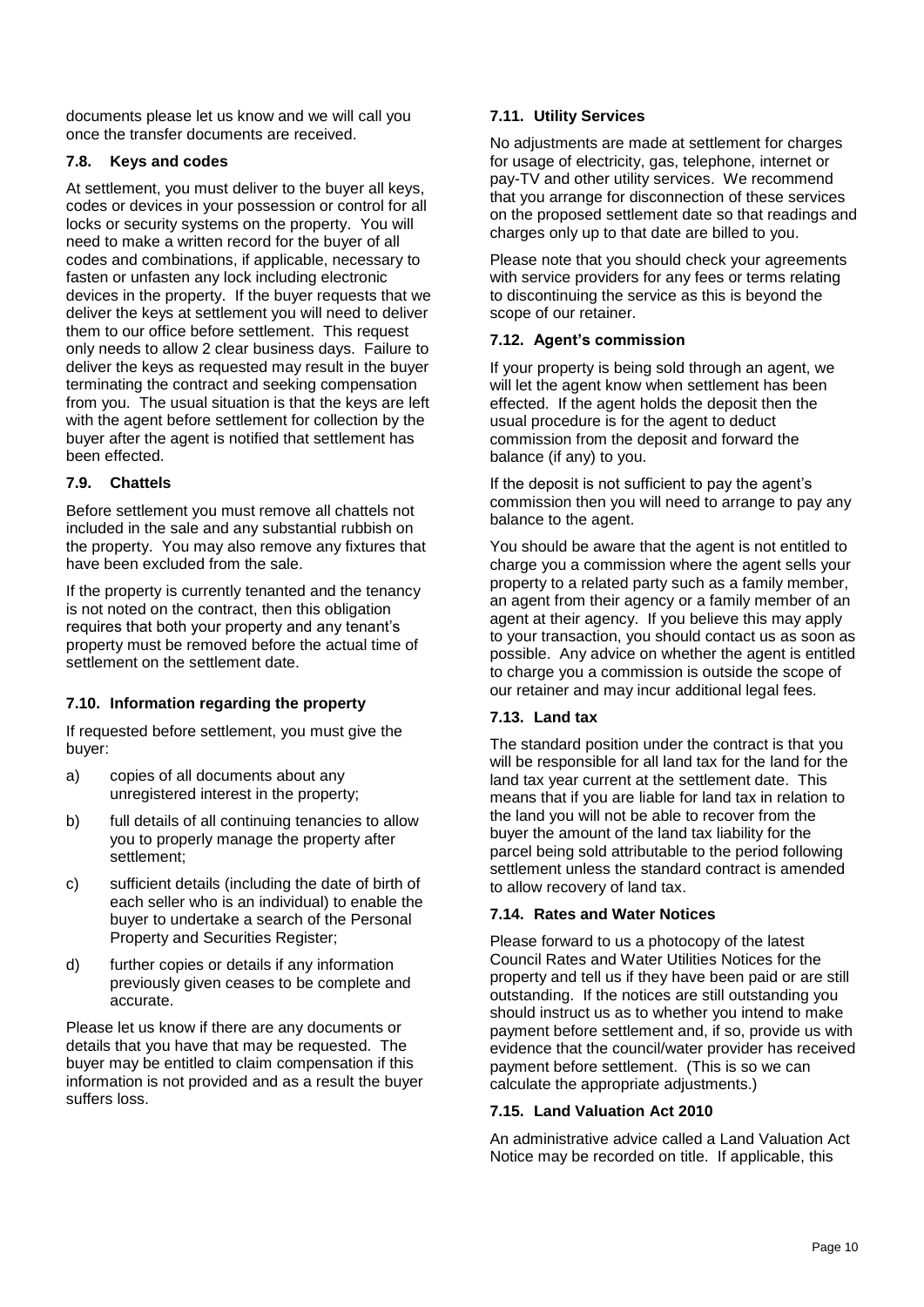notice alerts potential buyers that a deduction for site improvement or an offset allowance applies to the land. You should specifically instruct us if you have applied for or have been granted any deduction or allowance as in certain circumstances the Land Valuation Act Notice may not yet have registered on the title to your property and may register before settlement.

Where there is a change of ownership, a deduction for site improvement or an offset allowance will no longer apply. The unadjusted value will then be used for the calculation of local government rates, state land rent and land tax.

A property details report, available by searching the Queensland Valuation and Sales (QVAS) database at any of the Department of Natural Resources and Mines business centres, specifically states the amounts of the site improvement deduction total and the unadjusted value.

If you are a Seller with a deduction for site improvement or an offset allowance:

- a) you need to be aware that the deduction for site improvements will be lost on a sale and this will impact on the land value for rating and taxing purposes;
- b) you need to ensure that neither you nor any real estate or other agent acting on your behalf makes representations to the buyer about the rates or tax liabilities that are currently payable or that will be payable by the buyer after the property has settled as this information could potentially be misleading to the buyer and could impact on the buyer's decision to ultimately purchase the property; and
- c) we suggest you check to make sure the offset allowance or deduction has reduced your rates and land tax.

# **7.16. Smoke Alarms**

Failure to install compliant smoke alarms is an offence under the *Fire and Emergency Services Act 1990*. If the property does not have compliant smoke alarms installed, you should ensure this is done immediately. You will need to declare whether compliant alarms are installed, in the transfer documents.

# **7.17. Electrical Safety Switch**

Please let us know if an approved electrical safety switch for general purpose socket outlets has been installed in the property under the Electricity Regulations.

# **7.18. Early possession**

There are a range of issues you should consider before agreeing to early possession, such as

implications on land tax liability, recovering possession and general risk of damage to the property. If you agree to let the buyer into possession of the property before settlement, the contract provides that:

- a) the buyer must maintain the property in substantially its condition at the date of possession (except for fair wear and tear (which means that the buyer must not only look after the property but must refrain from making any alterations to the property including any improvements on the land and any landscaping);
- b) the buyer's entry into possession is under a personal licence that you can revoke at any time;
- c) the buyer must insure the property to your satisfaction;
- d) the buyer indemnifies you against any expense or damages incurred by you as a result of the buyer's possession of the property.

You may also choose to impose other conditions that you deem appropriate before agreeing to grant early possession. We can discuss other possible conditions if you receive a request for early possession.

There is significant risk that you may incur expenses or suffer loss if you enter into early possession, including if:

- a) the buyer does not settle and has not maintained the property – you may need to seek compensation from the buyer;
- b) the buyer does not settle and has improved the property in any way – although you are not specifically required under the contract to compensate the buyer for any improvements the buyer may commence court action to seek compensation, which may be costly;
- c) you revoke the buyer's licence to possession (which you can do for any reasonable reason and at any time) and the buyer resists eviction from the property, does not repay your costs of eviction or you suffer loss whilst the buyer is being evicted (e.g. you cannot tenant or sell the property) and are not successful in claiming compensation from the buyer for that loss; or
- d) you unsuccessfully seek to enforce the indemnity the buyer has provided to make a claim for any expenses or damage incurred as a result of the buyer's possession (e.g. the buyer becomes bankrupt).

The rights of both parties under the contract may be affected by the buyer taking possession of the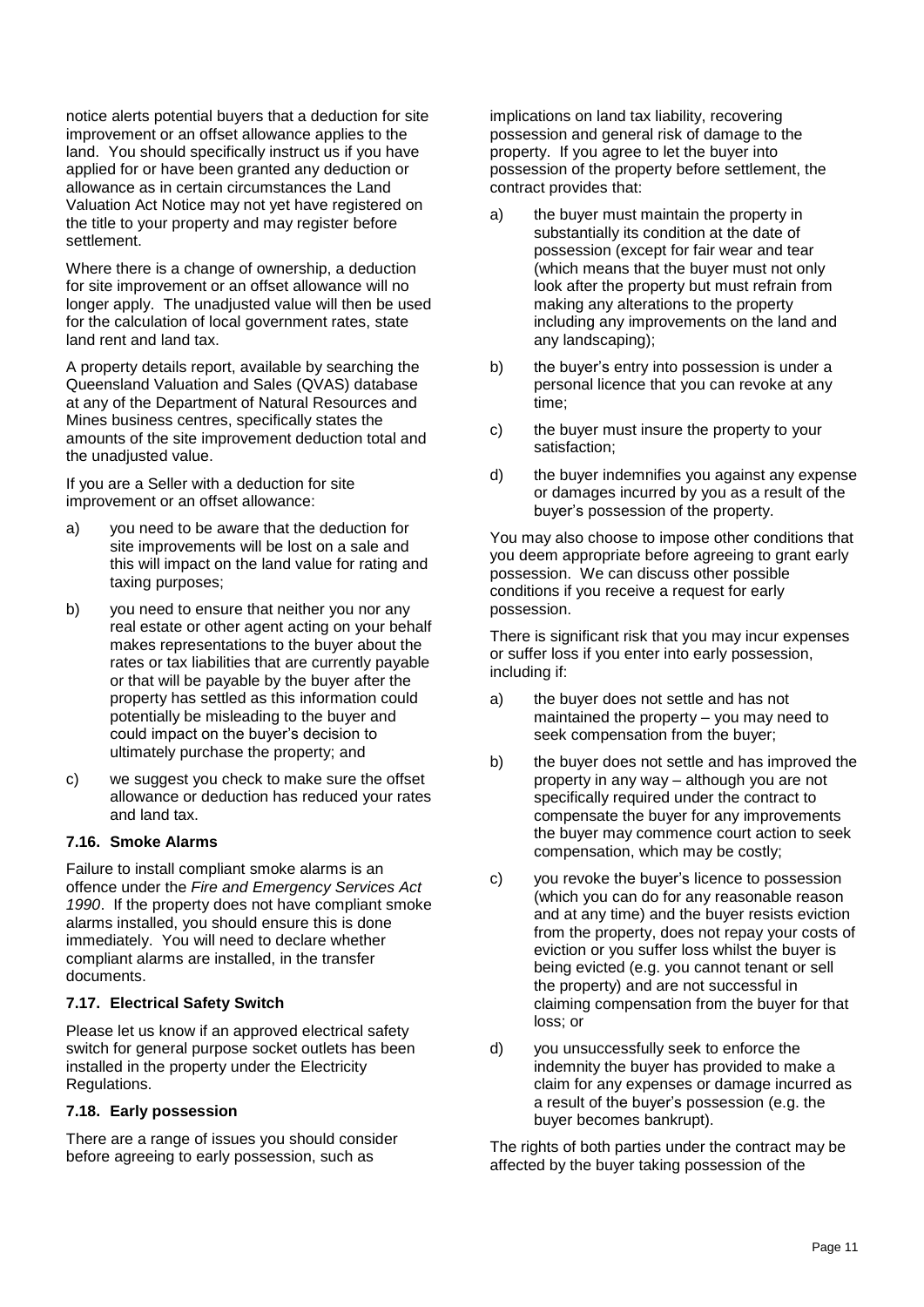property before settlement. In some limited circumstances, it may be to your advantage to grant early possession to the buyer.

If you are considering granting early possession to the buyer please contact us.

#### 8. **ELECTRONIC CONVEYANCING (OR E-CONVEYANCING)**

# **8.1. What is e-conveyancing?**

E-conveyancing is a recently introduced system which allows for an "electronic" settlement of a conveyancing transaction through an online exchange known as PEXA. The system will operate across Australia and is supported by legislation in **Queensland** 

The system does not cover all aspects of the conveyancing process but does allow for the preparation and signing of documents and their lodgement in the Land Titles Office as well as the completion of financial transactions involved in a conveyance (such as the transfer of settlement money and the payment of transfer duty) to occur electronically. Traditionally, each of these steps is handled by a paper process where printed documents would be signed by parties and documents and cheques for settlement funds are physically exchanged at settlement.

The main advantage of an electronic settlement process is efficiency. Not only does the process make it unnecessary to attend a physical settlement for exchange of documents and funds, when the exchange occurs, cleared funds are credited to the recipient's account within a very short time. This has particular benefits for a seller who will not be required to wait for cheque clearing procedures following a settlement.

# **8.2. When can e-conveyancing be used?**

The electronic settlement process cannot be used for all conveyancing transactions. The process is only available to financial institutions and legal practitioners. It could not be used, for example, where a party chooses not to engage a legal practitioner. It is important to note that the process can only be used if all parties agree to use it (ie, there is no compulsion to use the system).

# **8.3. Client Authorisation and verification of identity**

We require your authority to use e-conveyancing for settlement of the transaction. That authority must be provided in the form of the Client Authorisation (which will accompany our First Letter if we are

subscribers to PEXA and are able to use econveyancing for settlement of the transaction). A separate Client Authorisation form must be signed by each seller and confirm your right to deal with the property.

As a Client Authorisation allows us to undertake the settlement of the transaction on your behalf (and to sign documents for you), we are required to undertake a prescribed process to verify your identity. This will require you to attend at our office for a face-to-face meeting where you will need to produce identity documents and sign the Client Authorisation. Please contact us to discuss details of the identity documents required. If it is not possible for you to attend at our office for a face-to-face meeting, arrangements can be made for an agent to undertake the verification of identity process. Please contact us to discuss this option.

# **8.4. Risks of using e-conveyancing**

Although the system may have advantages for the parties in relation to the efficiency of arranging settlement and the transfer of funds, a party contemplating the use of the system should be aware of the following risks:

- a) The electronic settlement may be delayed by system failures. The contract provides that if a settlement cannot occur by 4pm (AEST) on the settlement date because a relevant computer system is inoperative, a party will not be in default (despite that time is of the essence of the contract) and the settlement date is deemed to be the next business day. While that risk also exists in circumstances where a traditional (paper based) settlement process is used, in the electronic environment the extension of the settlement date will be automatic. Generally speaking, apart from where the Land titles Office computer fails and titles cannot be searched, in a traditional settlement, any extension will still be a matter for negotiation between the parties (ie, a party is not automatically entitled to an extension of time because of the failure of its financier's computer system) and a party may impose conditions on an extension to protect itself from financial loss.
- b) A party to a transaction may, after having previously agreed to use the system, elect to withdraw from it. The contract allows a party to elect not to proceed with electronic settlement by giving written notice to the other party. That notice cannot be given later than 5 business days before the settlement date unless the transaction is excluded by the rules applying to the use of the system, a party's solicitor is unable to complete the transaction due to death,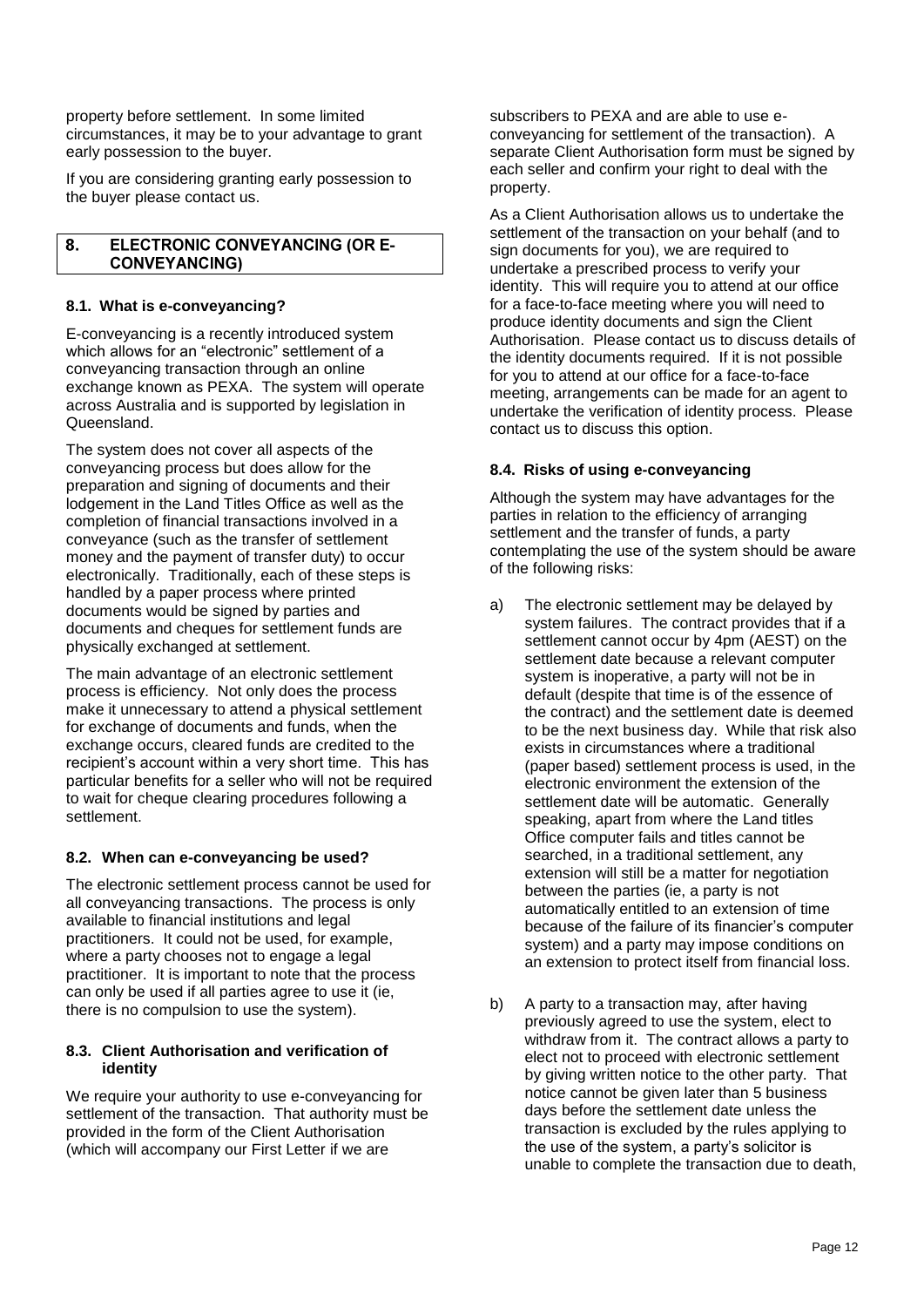a loss of legal capacity or the appointment of a receiver or administrator or where the financial institution of a party is unable to settle using the system. If one of the exceptions applies, the settlement date will be extended by a period of 5 business days. This means in practice that the parties will still need to prepare for a traditional (paper based) settlement process to ensure that if one party withdraws from the electronic process, the seller is still able to satisfy its settlement obligations on time. Having to prepare for both methods of settlement may erode the efficiencies and costs savings of the electronic process and may well add to the work involved in preparing for settlement.

- c) One of the main advantages of electronic settlement is the transfer of funds to the recipients of the settlement proceeds within a very short time. This will include not only the seller and the seller's financial institution but also authorities to whom money is paid to discharge an outgoing. Any arrangement that involves the transfer of funds to a nominated bank account carries with it the risk that an error may result in funds being credited to the wrong account. The speedy transfer of funds may make any wrongfully transferred funds more difficult to track or recover.
- d) A traditional settlement involves a physical exchange of documents and funds (provided by bank cheques) and, generally speaking, at any time until that exchange has taken place a party may refuse to settle. An electronic settlement will require the respective parties to commit themselves to settlement of the transaction at an agreed time for settlement (when the workspace for the transaction will lock). The settlement process is to commence at this time and, unlike a traditional settlement (where settlement may be aborted until final exchange), the parties will not be able to abort the settlement after the workspace locks and the settlement process has commenced. Any rights that you might have under the contract are not able to be exercised from locking.

If you have any questions about how econveyancing works or whether it may be used for your transaction, please contact us to discuss them.

#### $\overline{9}$ . **PERSONAL PROPERTY SECURITIES**

#### **9.1. What are Personal Property Securities and how do they affect this transaction?**

The *Personal Property Securities Act 2009 (Cth)* (*"PPSA"*) applies to security interests in *personal property*, including goods and chattels, financial property, shares and intellectual property (personal property).

PPSA doesn't apply to land, buildings or fixtures that form part of the land.

The PPSA may apply if, in addition to the land, personal property is sold to the buyer which is not a fixture. Title to that personal property must be transferred at settlement free from encumbrances.

#### **9.2. What is affected by the PPSA?**

A chattel, good or other personal property (other than crops) is considered to be a "**Fixture"** if it is affixed or annexed to the land in such a way as to become part of the land (taking into account the degree/ mode/ object of annexation). Fixtures are not affected by the PPSA. All goods other than fixtures will generally be considered chattels and may be affected by the PPSA.

For example:-

- a) An air-conditioning unit, satellite dish, oven, rangehood, window furnishings or carpets are usually fixtures and the PPSA may not apply.
- b) A clothes dryer, furniture package, fridge or washing machine (if not affixed) are chattels to which the PPSA may apply.
- c) Items such as solar panels or water tanks/pumps may be considered a chattel depending on how these items are part of the property (eg if they are affixed, and if so, how).

#### **9.3. When do I need a specific release?**

- If:
- a) personal property is included in the sale; and
- b) a security interest is noted on the PPS register for that property; and
- c) none of the extinguishment rules apply;

then we will seek to obtain (on your behalf) from the secured party either a letter or financing change statement, which releases the personal property being sold and provide it to the buyer at settlement. If you are uncertain about the legal position of the chattels, we recommend you instruct us to request a specific release from the secured party.

To enable us to consider if any of the extinguishment rules apply, please provide your instructions on whether any personal property being sold as part of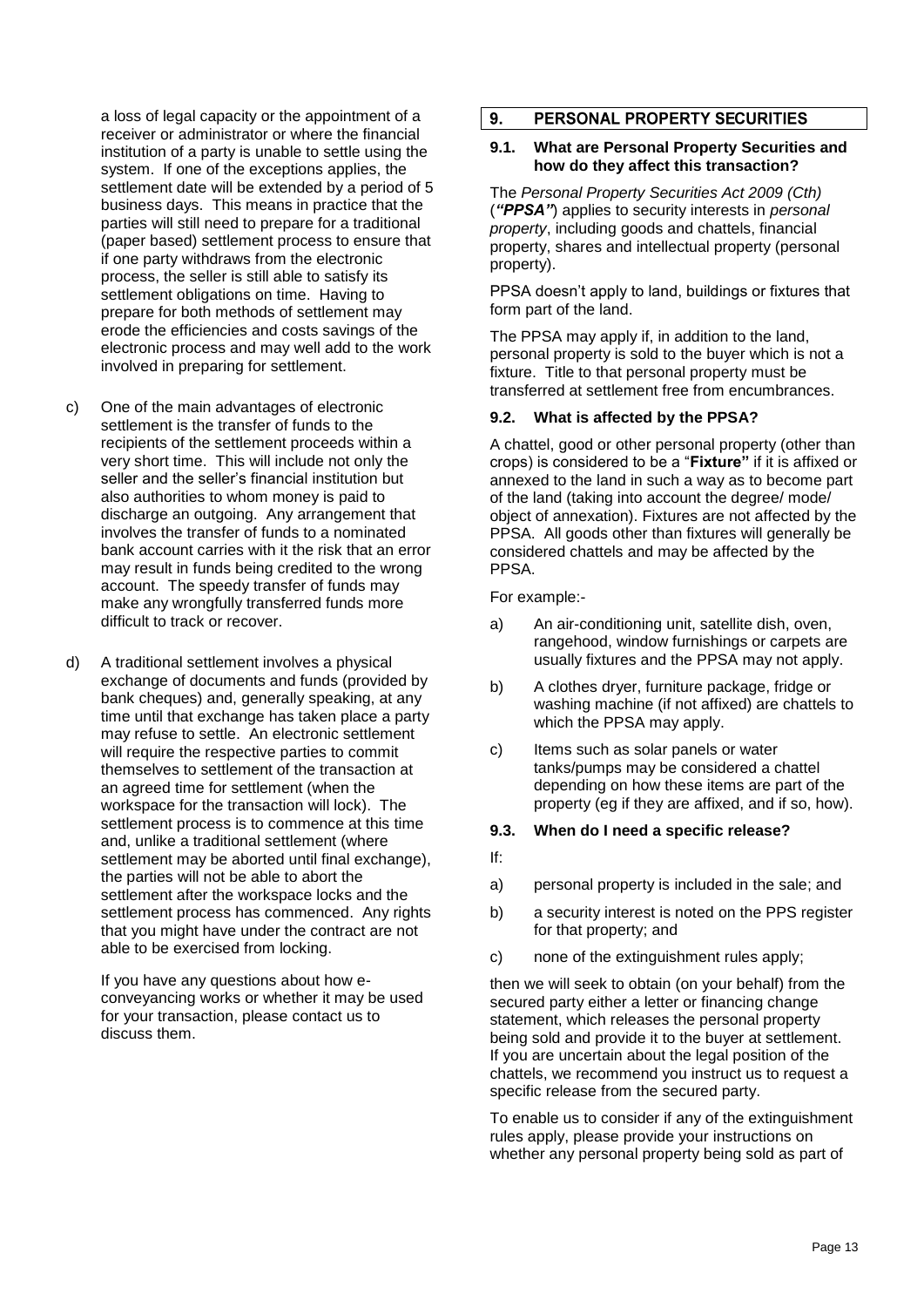the property is worth less than \$5,000, is subject to a security interest and is being sold for "new value".

Please tell us about any personal property included in the sale so we can consider the impact of the PPSA on the transaction and protect your interests accordingly.

# 10. POOL SAFETY

#### **10.1. Pool Safety Laws**

The *Building Act 1975* (Qld) requires owners of swimming pools to comply with the pool safety standard in Part MP3.4 of the Queensland Development Code. The standard, which deals primarily with swimming pool barriers, was introduced on 1 December 2010 and pool owners were given until 30 November 2015 to comply with the standard unless they sold their property before this time in which case the standard would become applicable at the time of the sale.

# **10.2. What is a "swimming pool"**

A regulated swimming pool is any excavation or structure capable of being filled with water to a depth of 300mm or more including a pool, spa or wading pool, but generally does not include a fish pond (or similar ornamental water feature), dam, water tank, watercourse, spa bath in a bathroom (unless continually filled with 300mm or more of water) or birthing pool.

If you have any doubt as to whether a structure on the property is a pool you should contact us.

#### **10.3. Non-shared pool – obligation to obtain Pool Safety Certificate**

Residential non-shared pools generally exist on properties that are not units.

There are questions in the reference schedule of the contract about pools and pool safety certificates.

If there is a pool on the property (or on adjacent land used in association with the property) that is a nonshared pool and there is no Pool Safety Compliance or Exemption Certificate in effect, you must not enter into a contract to sell the property without giving the buyer a Form 36 Notice of No Pool Safety Certificate.

In addition, if you will not be giving a Pool Safety Compliance or Exemption Certificate you must, before settlement, notify the chief executive of the Department of Housing and Public Works that a Pool Safety Certificate is not in effect. We will provide a copy of the Form 36 Notice of No Pool Safety Certificate to the chief executive.

If you indicated in the contract that a current Pool Safety Compliance or Exemption Certificate exists then you must hand over a copy of a current Pool

Safety Certificate, building certificate that may be used instead of a Pool Safety Certificate or an exemption from compliance before settlement, failing which the buyer can terminate the contract. If any of the certificates expire before settlement, you must obtain a new certificate before settlement.

If you indicate that there is no Pool Safety Compliance or Exemption Certificate or do not complete the questions, (unless the contract is one mentioned in items 5.1(b) to (e) above) the contract is conditional upon the buyer obtaining from a licensed pool safety inspector:

- a) confirmation that the pool safety requirements have been met and the issue of a Pool Safety Certificate; or
- b) the issue of a Notice of Non-conformity confirming the works required before a Pool Safety Certificate can be issued.

Under the contract, the buyer has until the Pool Safety Inspection Date to notify us that:

- a) a pool safety inspector has issued a Pool Safety Certificate in which case neither party has further rights; or
- b) if a Pool Safety Certificate is not issued, that the buyer terminates the contract. The buyer must act reasonably in making this decision; or
- c) the buyer elects to waive the benefit of the condition and proceed to settlement, in which case the buyer becomes responsible for obtaining the Pool Safety Certificate within 90 days of settlement.

You are also entitled to obtain a Pool Safety Certificate in this period and if you do then you should tell us and we will give notice that the condition is satisfied and the buyer's right to terminate will end. You may prefer to obtain the Pool Safety Certificate yourself in circumstances where you want to avoid the possibility of the buyer terminating the contract because a Pool Safety Certificate is not obtained by the buyer, for example if there is some minor non-conformity.

If a Pool Safety Certificate has not issued and the buyer does not give notice, the contract remains on foot and both you and the buyer have a right to terminate the contract, unless a copy of a current Pool Safety Certificate is received. The buyer also has the right to waive the benefit of the condition.

#### **10.4. Shared Pool**

In the case of a shared pool (e.g. a pool on the scheme land of an apartment building) the body corporate is responsible for obtaining the Pool Safety Certificate. You have an obligation where a Pool Safety Certificate is not in effect, to give a Notice of No Pool Safety Certificate to: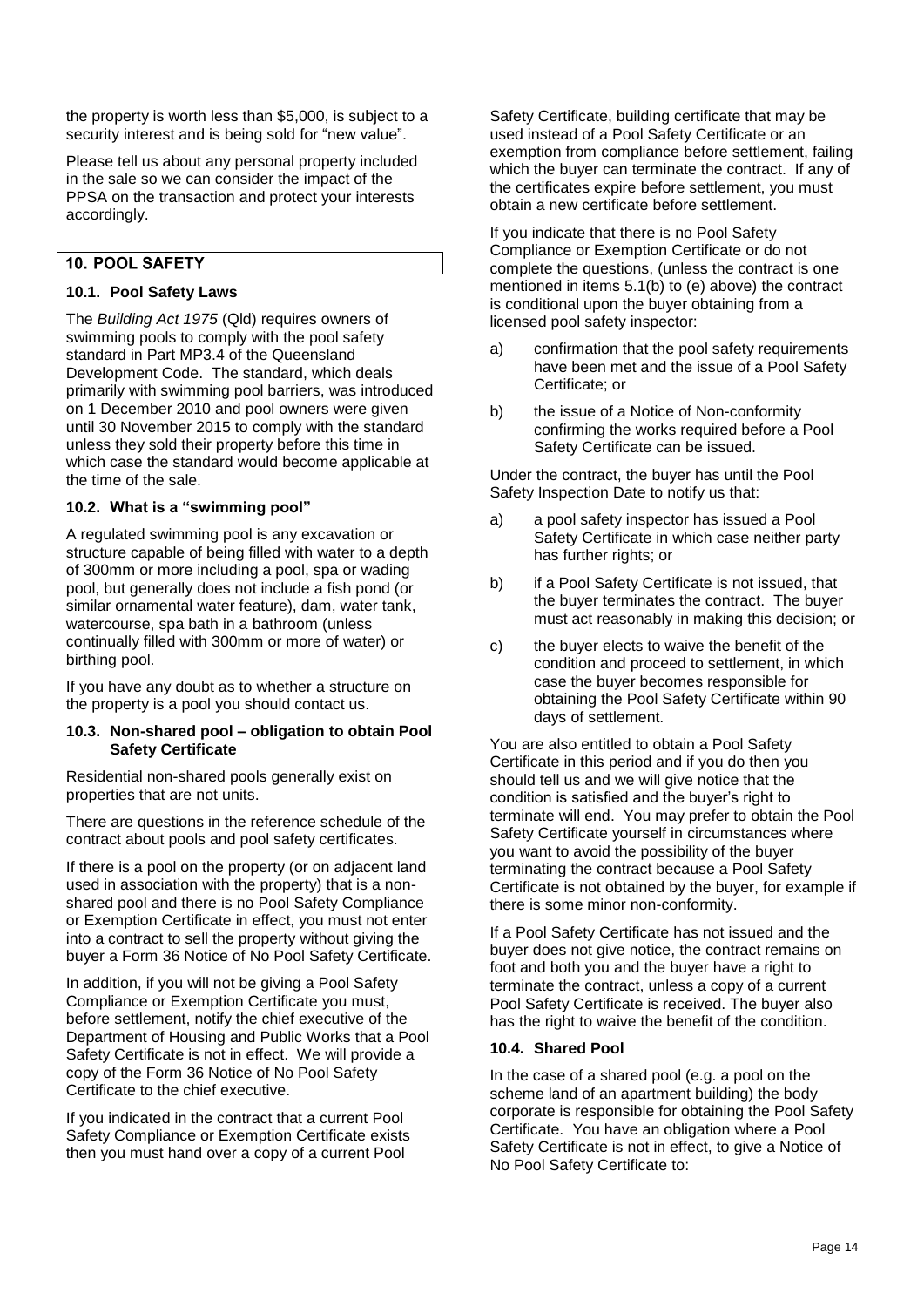- a) before the buyer entering the contract to the buyer; and
- b) after settlement the body corporate (being the owner of the shared pool) and the chief executive of the Department of Housing and Public Works.

We will provide a copy of the Form 36 Notice of No Pool Safety Certificate to the chief executive.

The owner of the shared pool (usually the body corporate) then has the responsibility to obtain a Pool Safety Certificate.

# **10.5. Prohibition on letting**

If there is no Pool Safety Certificate for a pool you are prohibited from entering into a lease or tenancy without obtaining one.

# **10.6. Penalties**

If the contract does not proceed for any reason in circumstances where the pool safety standard has not been met in relation to a swimming pool on the property you will obviously be responsible for compliance with the standard.

There are substantial penalties for non-compliance. On the spot fines range between \$117 and \$824 (although larger penalties may apply in some circumstances). The maximum penalty for noncompliance with the pool safety standard is \$19,437.

#### **10.7. Pool Safety Register**

Owners of swimming pools are responsible for ensuring that their pool is recorded in the Pool Safety Register. Failure to do so can result in a fine.

# **11. IF SELLING A UNIT**

# **11.1. Body Corporate disclosures**

You must notify the buyer of any notices of body corporate meetings you receive and of any resolutions passed after the contract date. If the buyer is materially prejudiced by any resolutions passed after the contract date, the buyer may terminate the contract. If disclosure is not made before settlement, the buyer may sue for compensation. Please tell us if you are, or become aware of any of the following:

- a) any proposal to record a new Community Management Statement or a notice of meeting for that purpose (which may include proposed adjustments to lot entitlements within the Scheme);
- b) whether all body corporate consents to improvements made by you to common property are in place;
- c) whether the exclusive use allocations given to the lot are recorded or changed in the Community Management Statement (for example, car parking); and
- d) a change in the insurance details for the building and public liability for the body corporate.

#### **11.2. Implied warranties given about the body corporate**

The BCCM Act also contains certain implied warranties that you are deemed to have given to the buyer. Please tell us if you are, or become aware of any of the following:

- a) any patent or latent defects in the common property or body corporate assets (for example, substantial building work that requires repair, which can include common boundary walls of the lot or exclusive use areas);
- b) any actual or contingent or expected liabilities of the body corporate not part of the body corporate's normal operating expenses (for example, significant debts or judgments that the body corporate is liable to pay or other liabilities that may result or have resulted in the levying of a special contribution); and
- c) anything else you are aware of regarding the affairs of the body corporate which may affect the buyer.

If any of the above exist and are not disclosed to the buyer before entering into the contract the buyer may have a right to compensation and a right to terminate the contract up until 14 days after the buyer's copy of the contract is received by the buyer or someone else acting on the buyer's behalf.

If you don't know whether any of the above exist, then to ensure appropriate disclosure is made to the buyer so that we may avoid the buyer obtaining a right of termination, we recommend that you instruct us to conduct a full search of the body corporate's records before entering into the contract.

# **11.3. BCCM Disclosure Obligations**

You have disclosure obligations under the contract, at common law and pursuant to statute. Generally, the consequences of failing to give the required disclosure is that the buyer will have a right of termination of the contract or compensation.

The disclosure statement given with the contract must contain the following information:-

a) details of the secretary or body corporate manager or in a specified 2 lot scheme, the person responsible for keeping records;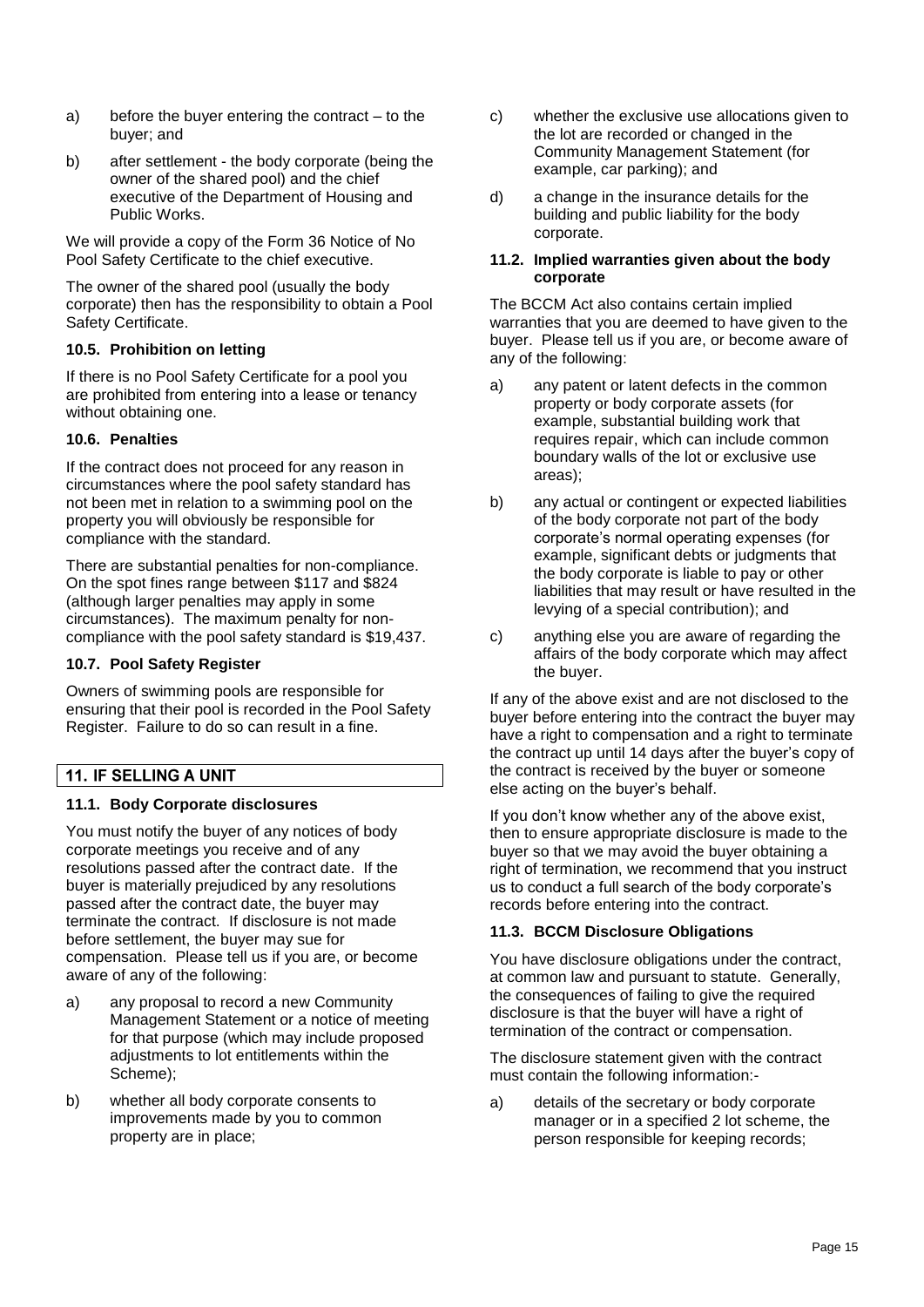- b) details of the body corporate administrative and sinking fund levies that apply to the lot you are selling;
- c) details of improvements on common property for which you may be responsible;
- d) details of any body corporate assets; and.
- e) that there is a committee of the body corporate or a body corporate manager engaged to perform the functions of the committee.

If the disclosure statement contains errors or is incomplete and the buyer would be materially prejudiced if required to complete the contract, then the buyer may have rights to terminate the contract. This may apply where issues are identified that are of particular importance to the buyer's purchase.

The only way to ensure the relevant information is disclosed in the disclosure statement and the contract is to conduct a full search of the body corporate records. Whilst there is a risk in not doing so, it is considered to be low if we obtain a copy of the registered CMS, you provide us with the information we have requested and instruct us to obtain a Body Corporate Information Certificate before preparing or giving a disclosure statement.

Unless you instruct us otherwise, we will not perform a full search of the body corporate records and will rely on the registered CMS, the information you disclose to us and the Body Corporate Information Certificate. If you would prefer that we conduct a full search of the body corporate records you should call us as soon as possible.

# **11.4. Community Management Statement (CMS)**

The CMS contains information relevant to the buyer, including which regulation module applies to the scheme.

The CMS also contains information regarding the CSLE and the ISLE.

The CSLE is the basis for calculating your proportion of body corporate administrative and sinking fund levies payable (except for insurance) and is the value of your voting rights on an ordinary resolution.

The ISLE is the basis for calculating your portion of the insurance premium, your share of the common property, your interest on termination of the scheme and the unimproved value of the lot.

The CMS specifies:

a) the CSLE for the lot you are selling and the aggregate CSLE (which is the total of all CSLE's for all the lots in the scheme and determines what proportion of the body corporates levies you will be liable to pay compared to other lots);

- b) for a scheme established before 14 April 2011 the lot entitlements must be equal unless there is an explanation in the CMS as to why it is just and equitable in the circumstances for them not to be equal (however, no explanation is required if the scheme was established before 4 March 2003);
- c) for a scheme established after 14 April 2011:
	- i) must state that the CSLE are based on the equality principle or the relativity principle;
	- ii) if the equality principle applies, the lot entitlements must be equal, unless there is an explanation in the CMS as to why it is just and equitable in the circumstances for them not to be equal;
	- $iii)$  if the relativity principle applies, the CMS must include an explanation which demonstrates the relationship between the lots by reference to one or more particular relevant factors, including the following:
		- A. how the community titles scheme is structured;
		- B. the nature, features and characteristics of the lots;
		- C. the purposes for which the lots are used;
		- D. the impact the lots may have on costs of maintaining the common property; and
		- E. the market values of the lots.
- d) the ISLE for the lot and the aggregate ISLE (which is the total of all ISLE's for all the lots in the scheme and determines what proportion of the body corporates insurance you are liable to pay compared to other lots). For a scheme established after 14 April 2011, the CMS includes either a statement that the ISLE reflects the respective market values of the lots or an explanation as to why it is just and equitable in the circumstances for the ISLE not to reflect the respective market values of the lots.
- e) the by-laws which apply to the scheme; and
- f) if exclusive use areas have been allocated, include plans (and a supporting by-law) showing the exclusive use areas allocated to various lots in the scheme.

If you are the original owner for the community titles scheme established on or after 14 April 2011 and the buyer reasonably believes:-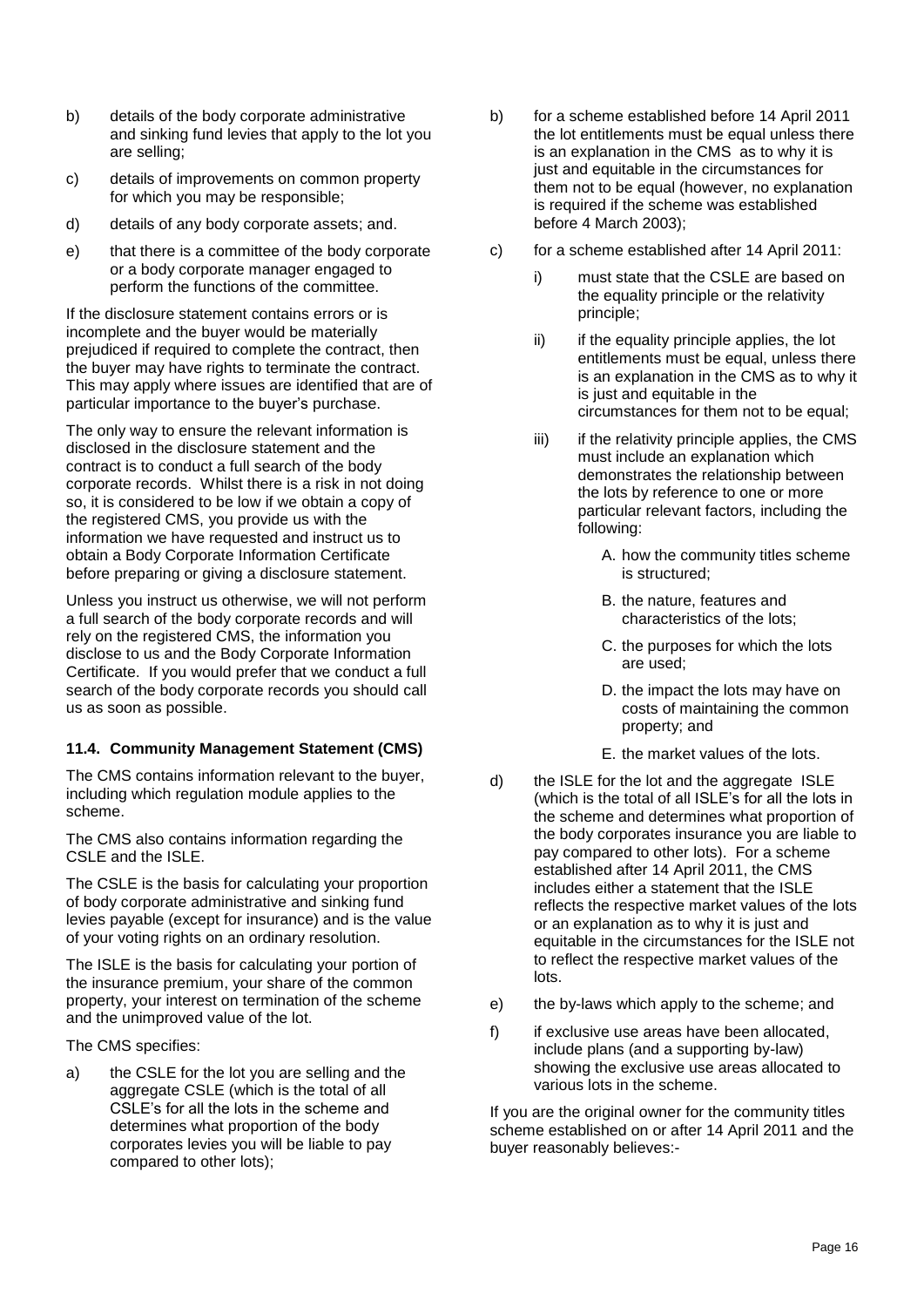- a) the CSLE are inconsistent with the principle upon which they were decided; and
- b) the buyer would be materially prejudiced if compelled to complete the contract,

the buyer may terminate the contract before it settles, by notice in writing, given not later than 30 days (or a longer period agreed between the buyer and the seller) after the buyer or the buyer's agent receives a copy of the contract. The notice must identify the relevant section of the BCCM Act upon which the buyer relies.

The *Body Corporate and Community Management and Other Legislation Amendments Act 2012* ("Amending Act") changes the process for the review of Body Corporate CSLEs. As a consequence, the Scheme in which your lot is situated may be affected by a review of the CSLEs and as a consequence of the review, the proportion of the body corporate levies paid by lot owners may change.

The Amending Act also removes certain rights which existed for a lot owner to apply for a review of how the levies are calculated.

We are not familiar with your circumstances or the history of the body corporate and specific advice about these changes is outside the scope of our current retainer.

If you are concerned about the potential impact of the Amending Act on your lot or any recent amendment to the CSLEs in the Scheme then you should seek specific legal advice on your particular circumstances as a matter of urgency.

# **11.5. Body corporate levy notices**

Please forward to us a photocopy of the latest body corporate levy notice for the property and tell us if the levies have been paid or are still outstanding. If the levies are still outstanding you should instruct us as to whether you intend to make payment before settlement and, if so, provide us with evidence that the body corporate has received payment before settlement.

We require information about levy notices so that we can calculate the appropriate adjustments as well as considering your disclosure obligations to the buyer.

While liability for the regular periodic contributions levied by the body corporate are apportioned between the parties in the same way as rates, you will be solely responsible for the payment of any special contribution for which the body corporate has issued a levy notice on or before the contract date. The buyer is responsible for any special contribution levied after the contract date. Special contributions should be disclosed to the buyer in the contract

(irrespective of which party is responsible for their payment).

#### **11.6. Body corporate searches**

We do not carry out a search of the body corporate records as each body corporate is in different geographical locations and it would be uneconomic for us to do so. We engage a search agent to conduct a body corporate records inspection on your behalf.

The information received from a search agent is generally limited to a search of the most recent records and levies which are the matters most likely to impact on your sale.

It would generally be too expensive to conduct a more extensive search of all of the body corporate records.

Our advice to you will be limited to interpreting the search results in the reports received.

Accordingly, our retainer does not include specific advice about any issues that would only be discovered by an extensive historical body corporate search, such as, for example:-

- a) lot entitlement changes (past, proposed or possible future amendments);
- b) checking that all meetings, motions, notices and other records of the body corporate are in order and in compliance with body corporate law and regulations (including meetings and motions originally allocating or subsequently re-allocating exclusive use areas);
- c) checking all past and present infringements of the body corporate by-laws by the seller and other body corporate members;
- d) a review of all the body corporate by-laws to check whether any are inappropriate, unenforceable or illegal;
- e) a review of the body corporate by-laws to check whether pets are allowed and on what conditions or body corporate records for past approvals of pets;
- f) whether any statutory easements for services run through the lot or allocated exclusive use areas;
- g) body corporate agreements with body corporate managers, service providers or employees;
- h) other agreements that the body corporate may have in place, including those with other bodies corporate for the sharing of exclusive use areas such as car parking or facilities such as gyms or common areas;